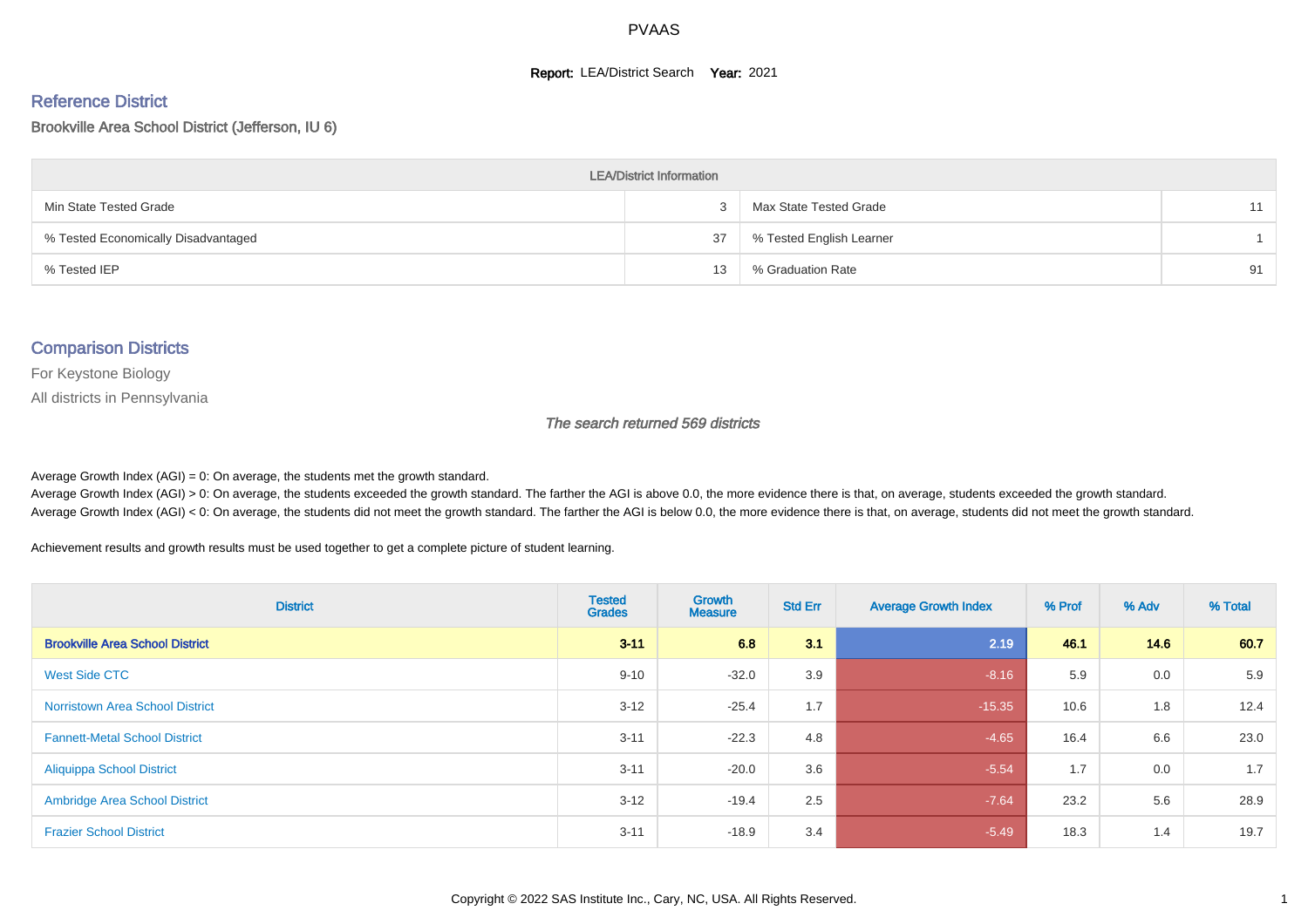| <b>District</b>                                    | <b>Tested</b><br><b>Grades</b> | <b>Growth</b><br><b>Measure</b> | <b>Std Err</b> | <b>Average Growth Index</b> | % Prof | % Adv   | % Total |
|----------------------------------------------------|--------------------------------|---------------------------------|----------------|-----------------------------|--------|---------|---------|
| <b>Brookville Area School District</b>             | $3 - 11$                       | 6.8                             | 3.1            | 2.19                        | 46.1   | 14.6    | 60.7    |
| <b>Big Beaver Falls Area School District</b>       | $3 - 11$                       | $-17.9$                         | 2.8            | $-6.27$                     | 9.4    | 2.8     | 12.2    |
| <b>Muhlenberg School District</b>                  | $3 - 10$                       | $-17.8$                         | 1.9            | $-9.34$                     | 12.4   | 4.6     | 17.0    |
| <b>York City School District</b>                   | $3 - 12$                       | $-17.7$                         | 1.8            | $-10.05$                    | 3.2    | 0.7     | 3.9     |
| <b>Cheltenham School District</b>                  | $3 - 11$                       | $-17.6$                         | 2.0            | $-8.74$                     | 24.4   | 8.3     | 32.6    |
| Imhotep Institute Charter High School              | $9 - 11$                       | $-17.6$                         | 5.8            | $-3.03$                     | 15.4   | 0.0     | 15.4    |
| <b>Williamsburg Community School District</b>      | $3 - 11$                       | $-16.9$                         | 4.1            | $-4.14$                     | 22.4   | 0.0     | 22.4    |
| <b>Allentown City School District</b>              | $3 - 12$                       | $-16.9$                         | 1.4            | $-12.37$                    | 5.9    | 0.4     | 6.3     |
| <b>Chartiers-Houston School District</b>           | $3 - 10$                       | $-16.5$                         | 3.5            | $-4.79$                     | 26.3   | 6.6     | 32.9    |
| Meyersdale Area School District                    | $3 - 11$                       | $-16.1$                         | 3.3            | $-4.94$                     | 20.3   | 5.8     | 26.1    |
| <b>Washington School District</b>                  | $3 - 11$                       | $-15.9$                         | 2.9            | $-5.44$                     | 12.9   | 1.7     | 14.7    |
| <b>North Hills School District</b>                 | $3 - 11$                       | $-15.8$                         | 1.8            | $-8.84$                     | 26.4   | 19.8    | 46.2    |
| La Academia Partnership Charter School             | $6 - 11$                       | $-15.5$                         | 5.7            | $-2.70$                     | 2.3    | 0.0     | 2.3     |
| <b>Turkeyfoot Valley Area School District</b>      | $3 - 12$                       | $-15.4$                         | 5.8            | $-2.66$                     | 3.8    | $3.8\,$ | 7.6     |
| <b>Lincoln Park Performing Arts Charter School</b> | $7 - 11$                       | $-14.9$                         | 2.7            | $-5.45$                     | 39.3   | 8.9     | 48.2    |
| Philadelphia Academy Charter School                | $3 - 11$                       | $-14.7$                         | 2.7            | $-5.42$                     | 21.6   | 3.9     | 25.5    |
| <b>Hanover Area School District</b>                | $3 - 11$                       | $-14.7$                         | 4.7            | $-3.13$                     | 12.1   | 3.0     | 15.2    |
| <b>Executive Education Academy Charter School</b>  | $3 - 10$                       | $-14.6$                         | 3.0            | $-4.81$                     | 8.5    | 1.2     | 9.8     |
| <b>Shade-Central City School District</b>          | $3 - 11$                       | $-14.6$                         | 4.0            | $-3.68$                     | 9.6    | 0.0     | 9.6     |
| <b>Northwestern School District</b>                | $3 - 11$                       | $-14.6$                         | 3.2            | $-4.51$                     | 32.5   | 13.7    | 46.2    |
| <b>Butler Area School District</b>                 | $3 - 11$                       | $-14.1$                         | 1.5            | $-9.60$                     | 26.4   | 11.1    | 37.5    |
| <b>Greater Latrobe School District</b>             | $3 - 11$                       | $-14.1$                         | 2.0            | $-7.14$                     | 41.0   | 12.6    | 53.6    |
| <b>California Area School District</b>             | $3 - 10$                       | $-13.7$                         | 4.5            | $-3.06$                     | 41.7   | 16.7    | 58.3    |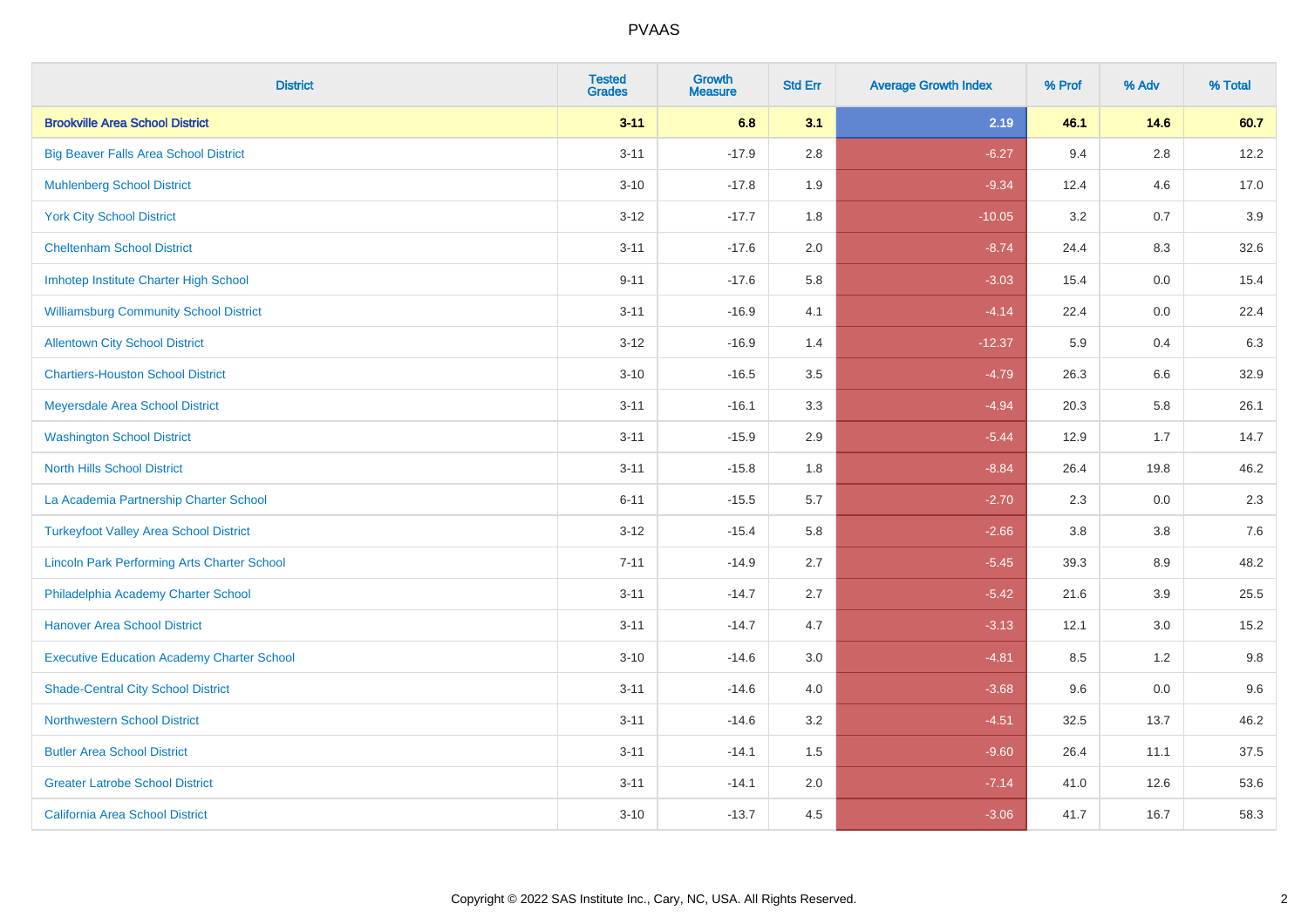| <b>District</b>                                | <b>Tested</b><br><b>Grades</b> | <b>Growth</b><br><b>Measure</b> | <b>Std Err</b> | <b>Average Growth Index</b> | % Prof | % Adv   | % Total |
|------------------------------------------------|--------------------------------|---------------------------------|----------------|-----------------------------|--------|---------|---------|
| <b>Brookville Area School District</b>         | $3 - 11$                       | 6.8                             | 3.1            | 2.19                        | 46.1   | 14.6    | 60.7    |
| <b>New Castle Area School District</b>         | $3 - 12$                       | $-13.6$                         | 2.3            | $-5.99$                     | 17.6   | $2.0\,$ | 19.5    |
| <b>Central Fulton School District</b>          | $3 - 11$                       | $-13.3$                         | 3.2            | $-4.20$                     | 18.1   | 9.7     | 27.8    |
| <b>Panther Valley School District</b>          | $3-12$                         | $-13.3$                         | 3.2            | $-4.10$                     | 31.5   | 4.1     | 35.6    |
| <b>Greenville Area School District</b>         | $3 - 11$                       | $-13.2$                         | 3.0            | $-4.45$                     | 32.1   | 4.6     | 36.7    |
| Morrisville Borough School District            | $3 - 11$                       | $-13.1$                         | 3.7            | $-3.52$                     | 4.9    | 1.6     | 6.6     |
| <b>Tussey Mountain School District</b>         | $3 - 12$                       | $-13.0$                         | 3.3            | $-3.93$                     | 11.1   | 3.2     | 14.3    |
| <b>Riverview School District</b>               | $3 - 11$                       | $-13.0$                         | 4.0            | $-3.29$                     | 43.1   | 7.8     | 51.0    |
| <b>Pittsburgh School District</b>              | $3 - 11$                       | $-13.0$                         | 1.1            | $-12.25$                    | 16.1   | 6.5     | 22.6    |
| <b>Tacony Academy Charter School</b>           | $3 - 11$                       | $-12.9$                         | 3.3            | $-3.90$                     | 8.6    | 1.4     | 10.0    |
| <b>Central Cambria School District</b>         | $3 - 11$                       | $-12.7$                         | 2.3            | $-5.61$                     | 19.4   | 7.4     | 26.9    |
| <b>Neshannock Township School District</b>     | $3 - 10$                       | $-12.5$                         | 2.7            | $-4.73$                     | 29.0   | 13.0    | 42.0    |
| <b>Ellwood City Area School District</b>       | $3 - 11$                       | $-12.5$                         | 3.1            | $-4.00$                     | 26.7   | 8.7     | 35.4    |
| <b>Southmoreland School District</b>           | $3 - 11$                       | $-12.5$                         | 3.1            | $-4.04$                     | 33.3   | 15.5    | 48.8    |
| <b>Wilkes-Barre Area School District</b>       | $3 - 11$                       | $-12.4$                         | 2.4            | $-5.18$                     | 14.2   | 3.7     | 17.9    |
| <b>Hanover Public School District</b>          | $3 - 11$                       | $-12.4$                         | 2.7            | $-4.50$                     | 22.7   | $6.2\,$ | 28.9    |
| <b>Girard School District</b>                  | $3 - 11$                       | $-12.3$                         | 2.6            | $-4.76$                     | 29.7   | 18.9    | 48.6    |
| <b>Dunmore School District</b>                 | $3 - 11$                       | $-12.2$                         | 2.7            | $-4.51$                     | 15.0   | 5.3     | 20.4    |
| <b>Mcguffey School District</b>                | $3 - 11$                       | $-12.1$                         | 3.0            | $-4.06$                     | 12.8   | 5.9     | 18.6    |
| Jefferson-Morgan School District               | $3 - 10$                       | $-12.0$                         | 3.9            | $-3.09$                     | 28.6   | 6.1     | 34.7    |
| <b>West Mifflin Area School District</b>       | $3-12$                         | $-11.9$                         | 2.5            | $-4.77$                     | 15.9   | 4.0     | 19.9    |
| <b>Windber Area School District</b>            | $3 - 11$                       | $-11.9$                         | 3.0            | $-3.94$                     | 41.0   | 10.3    | 51.3    |
| Lehigh Valley Charter High School For The Arts | $9 - 10$                       | $-11.8$                         | 2.5            | $-4.76$                     | 28.9   | 5.7     | 34.6    |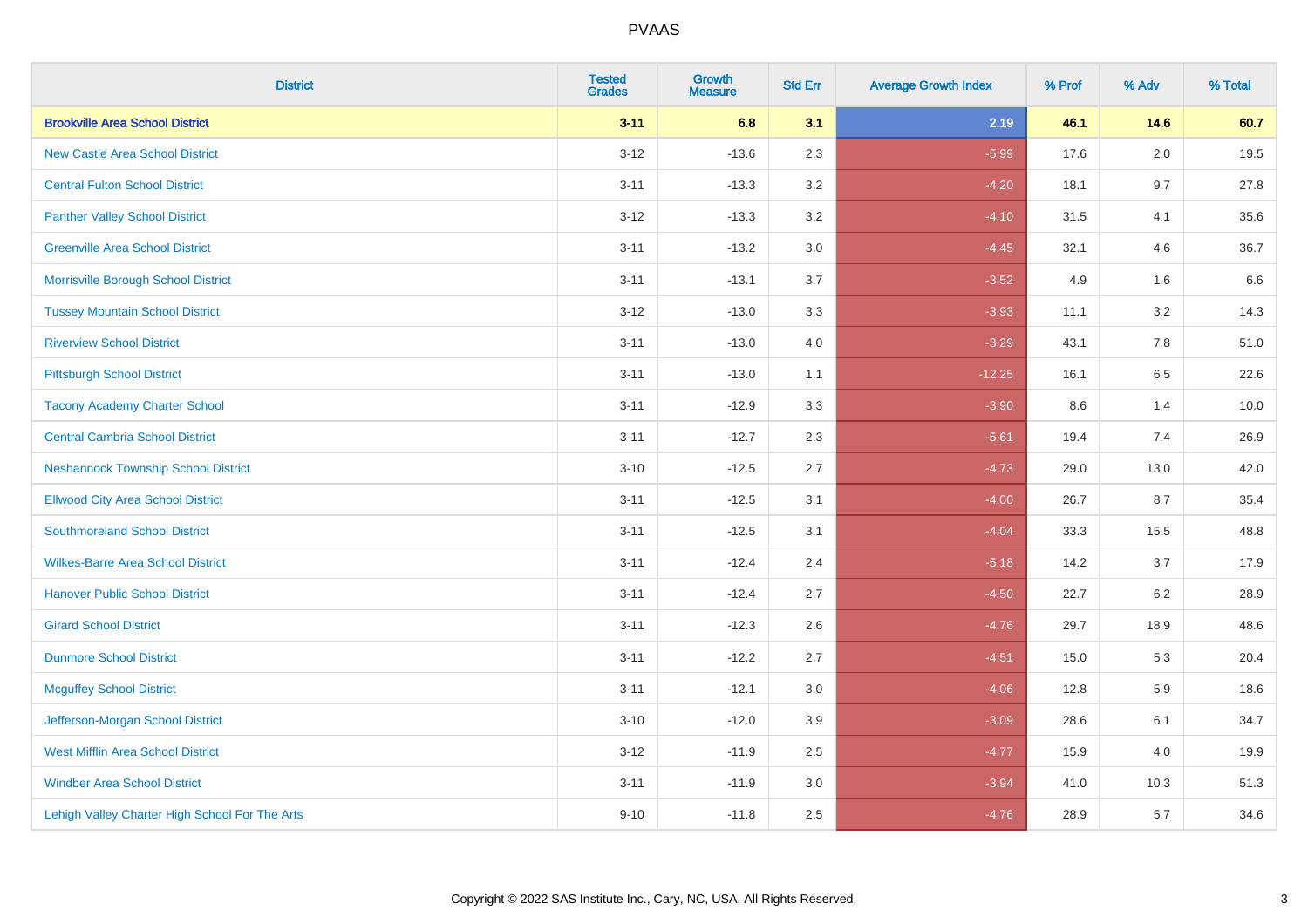| <b>District</b>                               | <b>Tested</b><br><b>Grades</b> | <b>Growth</b><br><b>Measure</b> | <b>Std Err</b> | <b>Average Growth Index</b> | % Prof | % Adv   | % Total |
|-----------------------------------------------|--------------------------------|---------------------------------|----------------|-----------------------------|--------|---------|---------|
| <b>Brookville Area School District</b>        | $3 - 11$                       | 6.8                             | 3.1            | 2.19                        | 46.1   | 14.6    | 60.7    |
| <b>Derry Area School District</b>             | $3 - 11$                       | $-11.8$                         | 2.6            | $-4.53$                     | 34.8   | 6.1     | 40.9    |
| <b>Moniteau School District</b>               | $3 - 11$                       | $-11.8$                         | 2.9            | $-4.07$                     | 22.6   | $5.0\,$ | 27.6    |
| Jefferson County-Dubois AVTS                  | $9 - 11$                       | $-11.7$                         | 3.1            | $-3.72$                     | 17.6   | 2.8     | 20.4    |
| <b>Williamsport Area School District</b>      | $3 - 11$                       | $-11.7$                         | 1.4            | $-8.29$                     | 18.2   | 10.5    | 28.7    |
| <b>Forbes Road School District</b>            | $3 - 11$                       | $-11.5$                         | 4.7            | $-2.43$                     | 23.1   | 10.3    | 33.3    |
| <b>Old Forge School District</b>              | $3 - 12$                       | $-11.3$                         | 3.1            | $-3.62$                     | 28.6   | 13.2    | 41.8    |
| <b>Burgettstown Area School District</b>      | $3 - 11$                       | $-11.2$                         | 3.2            | $-3.46$                     | 16.0   | 2.7     | 18.7    |
| <b>Mid Valley School District</b>             | $3 - 10$                       | $-11.1$                         | 2.7            | $-4.07$                     | 28.3   | 8.1     | 36.4    |
| Lackawanna Trail School District              | $3 - 10$                       | $-11.0$                         | 3.3            | $-3.35$                     | 13.1   | 18.0    | 31.2    |
| <b>York Co School Of Technology</b>           | $9 - 12$                       | $-10.9$                         | 1.6            | $-6.79$                     | 22.6   | 4.0     | 26.6    |
| <b>East Lycoming School District</b>          | $3 - 11$                       | $-10.9$                         | 2.1            | $-5.08$                     | 22.5   | 8.2     | 30.8    |
| Jim Thorpe Area School District               | $3 - 11$                       | $-10.9$                         | 2.4            | $-4.48$                     | 19.5   | 6.0     | 25.5    |
| <b>Ligonier Valley School District</b>        | $3 - 11$                       | $-10.8$                         | 3.1            | $-3.43$                     | 34.1   | 5.8     | 39.9    |
| <b>General Mclane School District</b>         | $3 - 11$                       | $-10.7$                         | 2.4            | $-4.40$                     | 34.0   | 15.6    | 49.6    |
| <b>Mohawk Area School District</b>            | $3 - 11$                       | $-10.5$                         | 2.8            | $-3.75$                     | 35.1   | 10.6    | 45.7    |
| <b>Kennett Consolidated School District</b>   | $3 - 11$                       | $-10.4$                         | 1.7            | $-6.27$                     | 28.7   | 14.0    | 42.7    |
| <b>Commodore Perry School District</b>        | $3 - 11$                       | $-10.4$                         | 4.5            | $-2.30$                     | 29.4   | 5.9     | 35.3    |
| <b>Hempfield Area School District</b>         | $3 - 12$                       | $-10.2$                         | 1.6            | $-6.37$                     | 28.1   | 19.2    | 47.3    |
| <b>Scranton School District</b>               | $3 - 12$                       | $-10.1$                         | 2.5            | $-4.04$                     | 20.0   | 7.7     | 27.7    |
| <b>Milton Area School District</b>            | $3 - 11$                       | $-10.1$                         | 2.5            | $-4.04$                     | 23.0   | 11.3    | 34.2    |
| <b>Lancaster School District</b>              | $3 - 12$                       | $-10.0$                         | 1.4            | $-7.22$                     | 9.0    | 3.9     | 12.8    |
| <b>Clarion-Limestone Area School District</b> | $3 - 12$                       | $-10.0$                         | 3.6            | $-2.76$                     | 28.3   | 20.0    | 48.3    |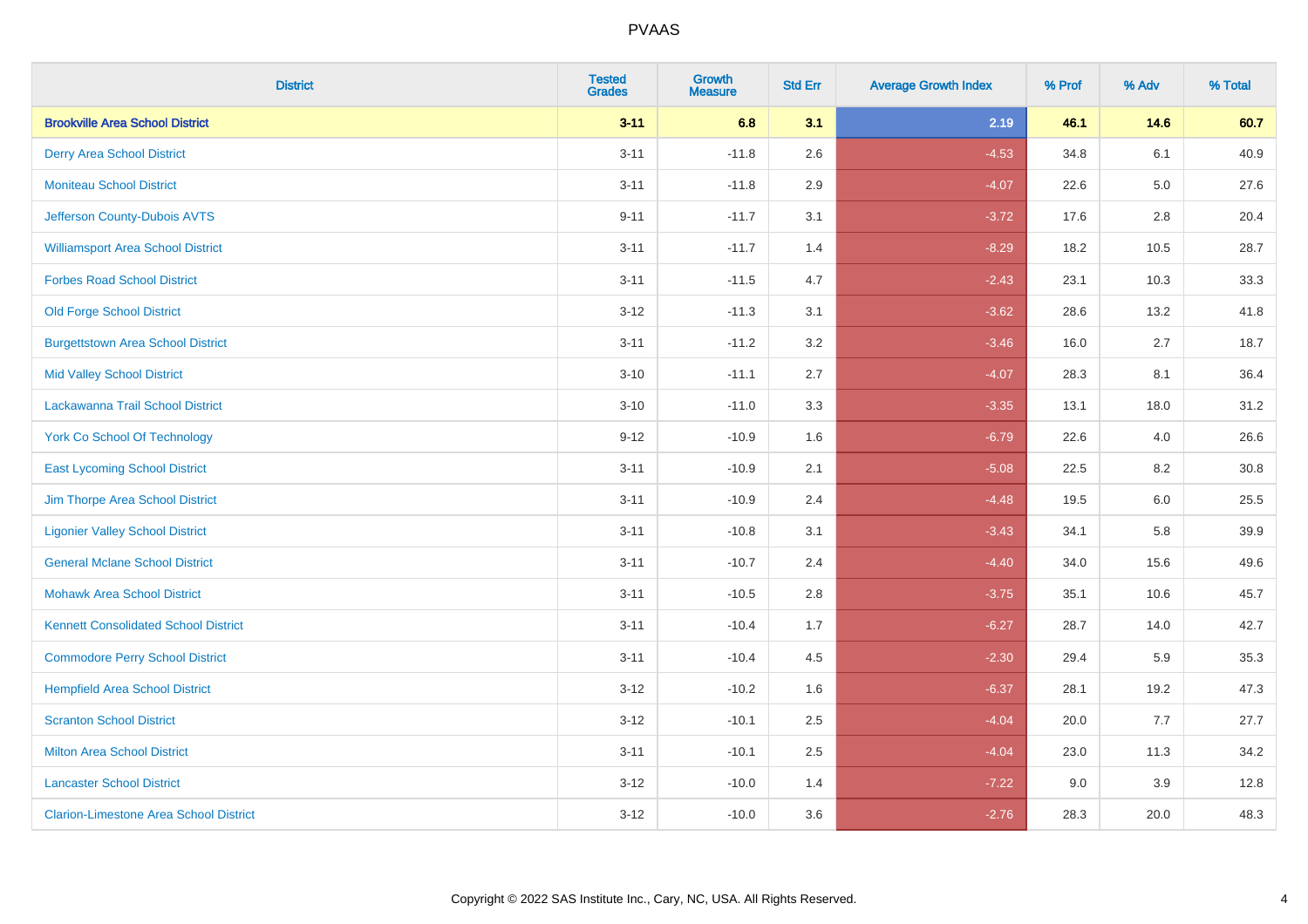| <b>District</b>                                | <b>Tested</b><br><b>Grades</b> | <b>Growth</b><br><b>Measure</b> | <b>Std Err</b> | <b>Average Growth Index</b> | % Prof | % Adv | % Total |
|------------------------------------------------|--------------------------------|---------------------------------|----------------|-----------------------------|--------|-------|---------|
| <b>Brookville Area School District</b>         | $3 - 11$                       | 6.8                             | 3.1            | 2.19                        | 46.1   | 14.6  | 60.7    |
| <b>Deer Lakes School District</b>              | $3 - 11$                       | $-10.0$                         | 2.5            | $-4.02$                     | 27.7   | 9.9   | 37.6    |
| <b>Lawrence County CTC</b>                     | $10 - 11$                      | $-9.8$                          | 3.7            | $-2.68$                     | 7.3    | 0.0   | 7.3     |
| <b>Big Spring School District</b>              | $3 - 11$                       | $-9.8$                          | 2.3            | $-4.32$                     | 23.6   | 12.9  | 36.5    |
| <b>West York Area School District</b>          | $3 - 12$                       | $-9.8$                          | 2.7            | $-3.57$                     | 21.9   | 10.9  | 32.8    |
| <b>Mastery Charter School - Gratz Campus</b>   | $7 - 10$                       | $-9.5$                          | 4.6            | $-2.09$                     | 0.0    | 3.4   | 3.4     |
| Jamestown Area School District                 | $3 - 11$                       | $-9.5$                          | 4.1            | $-2.33$                     | 41.5   | 4.9   | 46.3    |
| <b>Antietam School District</b>                | $3 - 10$                       | $-9.5$                          | 3.7            | $-2.57$                     | 20.9   | 1.5   | 22.4    |
| <b>Coatesville Area School District</b>        | $3 - 11$                       | $-9.5$                          | 1.6            | $-5.81$                     | 12.8   | 3.3   | 16.2    |
| <b>Plum Borough School District</b>            | $3 - 11$                       | $-9.4$                          | 2.4            | $-3.98$                     | 32.9   | 27.4  | 60.4    |
| Insight PA Cyber Charter School                | $3 - 11$                       | $-9.4$                          | 5.8            | $-1.62$                     | 25.6   | 4.6   | 30.2    |
| <b>Western Beaver County School District</b>   | $3 - 11$                       | $-9.3$                          | 4.2            | $-2.20$                     | 45.1   | 3.9   | 49.0    |
| <b>Carbon Career &amp; Technical Institute</b> | $9 - 11$                       | $-9.3$                          | 3.2            | $-2.92$                     | 19.6   | 2.2   | 21.7    |
| <b>Chartiers Valley School District</b>        | $3 - 11$                       | $-9.1$                          | 2.1            | $-4.23$                     | 20.7   | 17.4  | 38.0    |
| <b>South Park School District</b>              | $3 - 11$                       | $-8.8$                          | 2.5            | $-3.46$                     | 28.1   | 17.0  | 45.2    |
| <b>Grove City Area School District</b>         | $3 - 12$                       | $-8.8$                          | 2.3            | $-3.89$                     | 25.6   | 16.4  | 42.0    |
| <b>Trinity Area School District</b>            | $3 - 11$                       | $-8.7$                          | 1.8            | $-4.87$                     | 20.9   | 9.8   | 30.8    |
| <b>Union City Area School District</b>         | $3 - 12$                       | $-8.7$                          | 3.3            | $-2.59$                     | 29.7   | 10.9  | 40.6    |
| <b>Shanksville-Stonycreek School District</b>  | $3 - 10$                       | $-8.6$                          | 5.5            | $-1.55$                     | 17.6   | 23.5  | 41.2    |
| Southern Columbia Area School District         | $3 - 11$                       | $-8.5$                          | 3.0            | $-2.83$                     | 30.5   | 12.8  | 43.3    |
| <b>Interboro School District</b>               | $3 - 12$                       | $-8.4$                          | 2.0            | $-4.27$                     | 27.6   | 6.4   | 34.1    |
| <b>Montoursville Area School District</b>      | $3 - 12$                       | $-8.4$                          | 2.6            | $-3.17$                     | 38.8   | 18.2  | 57.0    |
| Salisbury-Elk Lick School District             | $3 - 11$                       | $-8.4$                          | 5.8            | $-1.45$                     | 33.3   | 5.6   | 38.9    |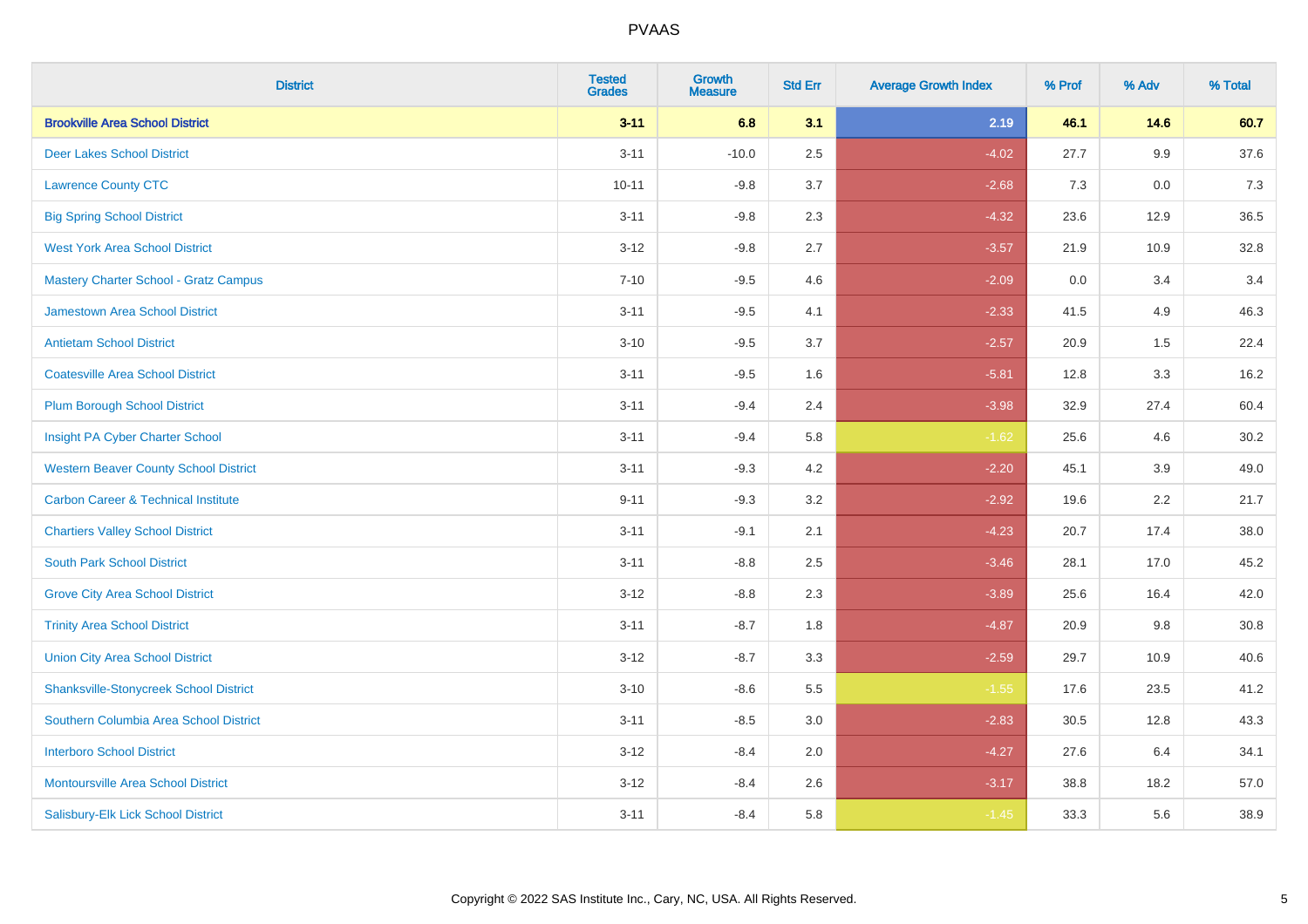| <b>District</b>                                  | <b>Tested</b><br><b>Grades</b> | <b>Growth</b><br><b>Measure</b> | <b>Std Err</b> | <b>Average Growth Index</b> | % Prof | % Adv   | % Total |
|--------------------------------------------------|--------------------------------|---------------------------------|----------------|-----------------------------|--------|---------|---------|
| <b>Brookville Area School District</b>           | $3 - 11$                       | 6.8                             | 3.1            | 2.19                        | 46.1   | 14.6    | 60.7    |
| <b>Shikellamy School District</b>                | $3 - 10$                       | $-8.3$                          | 2.4            | $-3.42$                     | 20.8   | 18.5    | 39.2    |
| <b>Achievement House Charter School</b>          | $7 - 11$                       | $-8.2$                          | 3.6            | $-2.28$                     | 16.7   | 2.8     | 19.4    |
| <b>Pittston Area School District</b>             | $3 - 11$                       | $-8.2$                          | 2.2            | $-3.75$                     | 26.7   | 14.8    | 41.5    |
| <b>West Greene School District</b>               | $3 - 11$                       | $-8.1$                          | 3.9            | $-2.08$                     | 31.0   | 11.9    | 42.9    |
| Boys Latin Of Philadelphia Charter School        | $6 - 12$                       | $-8.0$                          | 2.7            | $-3.02$                     | 1.4    | 0.0     | 1.4     |
| <b>Jenkintown School District</b>                | $3 - 11$                       | $-7.9$                          | 4.1            | $-1.92$                     | 34.1   | 27.3    | 61.4    |
| <b>Mount Carmel Area School District</b>         | $3 - 11$                       | $-7.9$                          | 2.3            | $-3.38$                     | 18.2   | 4.4     | 22.6    |
| Philadelphia City School District                | $3 - 12$                       | $-7.8$                          | 0.6            | $-13.43$                    | 16.4   | 6.5     | 22.9    |
| <b>Somerset Area School District</b>             | $3 - 11$                       | $-7.6$                          | 2.4            | $-3.17$                     | 21.0   | 14.5    | 35.5    |
| Octorara Area School District                    | $3 - 11$                       | $-7.5$                          | 3.2            | $-2.35$                     | 26.1   | 17.0    | 43.2    |
| <b>Redbank Valley School District</b>            | $3 - 11$                       | $-7.5$                          | 3.1            | $-2.41$                     | 12.4   | 10.6    | 23.1    |
| <b>Blairsville-Saltsburg School District</b>     | $3 - 11$                       | $-7.5$                          | 2.8            | $-2.67$                     | 20.1   | $8.2\,$ | 28.3    |
| <b>Bristol Township School District</b>          | $3 - 11$                       | $-7.4$                          | 1.4            | $-5.32$                     | 13.8   | 4.6     | 18.4    |
| <b>West Middlesex Area School District</b>       | $3 - 10$                       | $-7.4$                          | 3.5            | $-2.11$                     | 32.0   | 9.6     | 41.6    |
| <b>Lincoln Leadership Academy Charter School</b> | $3 - 12$                       | $-7.4$                          | 3.7            | $-1.99$                     | 6.4    | 2.1     | 8.5     |
| Catasauqua Area School District                  | $3 - 12$                       | $-7.3$                          | 2.8            | $-2.58$                     | 27.1   | 11.2    | 38.3    |
| <b>Innovative Arts Academy Charter School</b>    | $6 - 11$                       | $-7.2$                          | 2.5            | $-2.83$                     | 2.0    | 0.0     | 2.0     |
| <b>Keystone Oaks School District</b>             | $3 - 11$                       | $-7.2$                          | 2.3            | $-3.14$                     | 30.0   | 11.1    | 41.0    |
| Karns City Area School District                  | $3 - 11$                       | $-7.2$                          | 2.6            | $-2.71$                     | 26.4   | 20.8    | 47.2    |
| Columbia-Montour AVTS                            | $9 - 10$                       | $-7.1$                          | 2.8            | $-2.52$                     | 19.5   | 3.2     | 22.7    |
| <b>Carmichaels Area School District</b>          | $3 - 10$                       | $-7.0$                          | 3.1            | $-2.30$                     | 17.8   | 9.6     | 27.4    |
| <b>Sto-Rox School District</b>                   | $3 - 10$                       | $-7.0$                          | 3.5            | $-1.99$                     | 3.2    | 0.0     | 3.2     |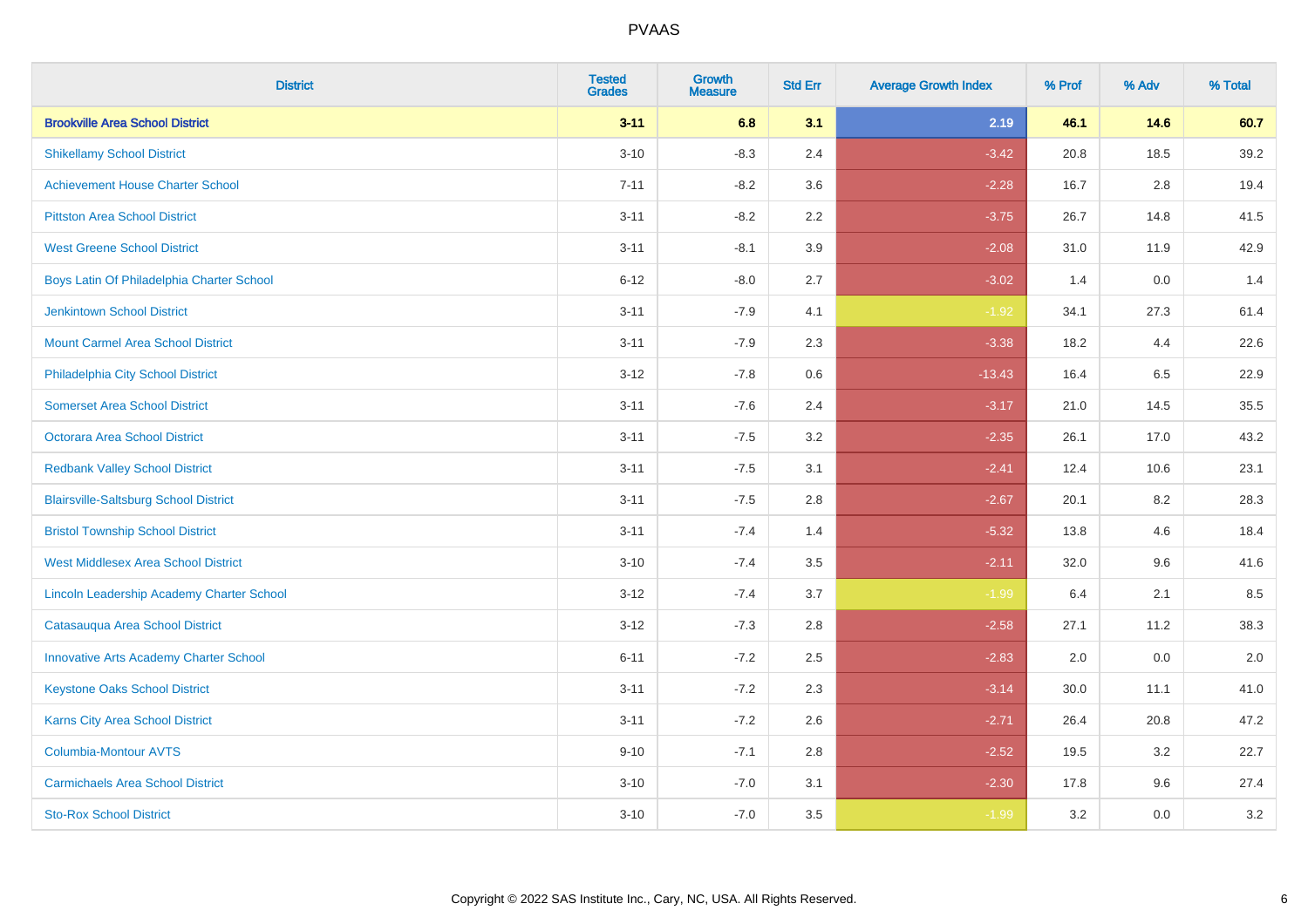| <b>District</b>                                        | <b>Tested</b><br><b>Grades</b> | <b>Growth</b><br><b>Measure</b> | <b>Std Err</b> | <b>Average Growth Index</b> | % Prof | % Adv   | % Total  |
|--------------------------------------------------------|--------------------------------|---------------------------------|----------------|-----------------------------|--------|---------|----------|
| <b>Brookville Area School District</b>                 | $3 - 11$                       | 6.8                             | 3.1            | 2.19                        | 46.1   | 14.6    | 60.7     |
| <b>Berwick Area School District</b>                    | $3 - 11$                       | $-6.9$                          | 2.4            | $-2.84$                     | 22.3   | 11.5    | 33.8     |
| <b>Richland School District</b>                        | $3 - 11$                       | $-6.9$                          | 2.6            | $-2.63$                     | 40.1   | 20.9    | 61.0     |
| <b>Greensburg Salem School District</b>                | $3 - 11$                       | $-6.9$                          | 2.2            | $-3.06$                     | 30.3   | 13.3    | 43.6     |
| <b>Corry Area School District</b>                      | $3 - 11$                       | $-6.8$                          | 2.3            | $-3.01$                     | 24.0   | 8.8     | 32.8     |
| <b>Greater Nanticoke Area School District</b>          | $3 - 12$                       | $-6.8$                          | 2.6            | $-2.58$                     | 15.2   | $8.9\,$ | 24.1     |
| Millersburg Area School District                       | $3 - 11$                       | $-6.6$                          | 3.4            | $-1.92$                     | 24.1   | 10.3    | 34.5     |
| <b>Sharon City School District</b>                     | $3 - 11$                       | $-6.5$                          | 2.3            | $-2.79$                     | 13.1   | 5.0     | 18.1     |
| <b>Keystone Education Center Charter School</b>        | $3 - 12$                       | $-6.5$                          | 5.1            | $-1.28$                     | 0.0    | 0.0     | $0.0\,$  |
| <b>Union Area School District</b>                      | $3 - 11$                       | $-6.5$                          | 3.8            | $-1.70$                     | 30.6   | 12.2    | 42.9     |
| Perseus House Charter School Of Excellence             | $6 - 11$                       | $-6.4$                          | 2.6            | $-2.50$                     | 0.9    | 0.0     | 0.9      |
| <b>East Allegheny School District</b>                  | $3 - 11$                       | $-6.4$                          | 3.0            | $-2.11$                     | 21.0   | 7.4     | 28.4     |
| <b>Conemaugh Valley School District</b>                | $3 - 12$                       | $-6.3$                          | 4.1            | $-1.54$                     | 23.7   | 5.1     | 28.8     |
| <b>Wellsboro Area School District</b>                  | $3 - 11$                       | $-6.3$                          | 3.0            | $-2.08$                     | 24.4   | 13.4    | 37.8     |
| <b>Freedom Area School District</b>                    | $3 - 11$                       | $-6.3$                          | 3.1            | $-2.04$                     | 22.9   | 8.4     | 31.3     |
| <b>Riverside School District</b>                       | $3 - 11$                       | $-6.2$                          | 2.7            | $-2.33$                     | 20.8   | 17.0    | 37.7     |
| <b>Environmental Charter School At Frick Park</b>      | $3-9$                          | $-6.2$                          | 3.7            | $-1.67$                     | 25.9   | 3.4     | 29.3     |
| <b>Avonworth School District</b>                       | $3 - 10$                       | $-6.2$                          | 2.3            | $-2.68$                     | 35.9   | 14.1    | $50.0\,$ |
| <b>Eastern York School District</b>                    | $3 - 11$                       | $-6.2$                          | 2.3            | $-2.70$                     | 27.8   | 18.5    | 46.4     |
| <b>Chester Charter Scholars Academy Charter School</b> | $3 - 12$                       | $-6.2$                          | 3.3            | $-1.88$                     | 2.2    | 0.0     | 2.2      |
| <b>Yough School District</b>                           | $3 - 10$                       | $-6.2$                          | 2.7            | $-2.27$                     | 28.9   | 8.8     | 37.7     |
| <b>Cambria Heights School District</b>                 | $3 - 10$                       | $-6.2$                          | 2.9            | $-2.11$                     | 25.0   | 13.0    | 38.0     |
| <b>Ridgway Area School District</b>                    | $3 - 11$                       | $-6.1$                          | 4.0            | $-1.53$                     | 42.2   | 15.6    | 57.8     |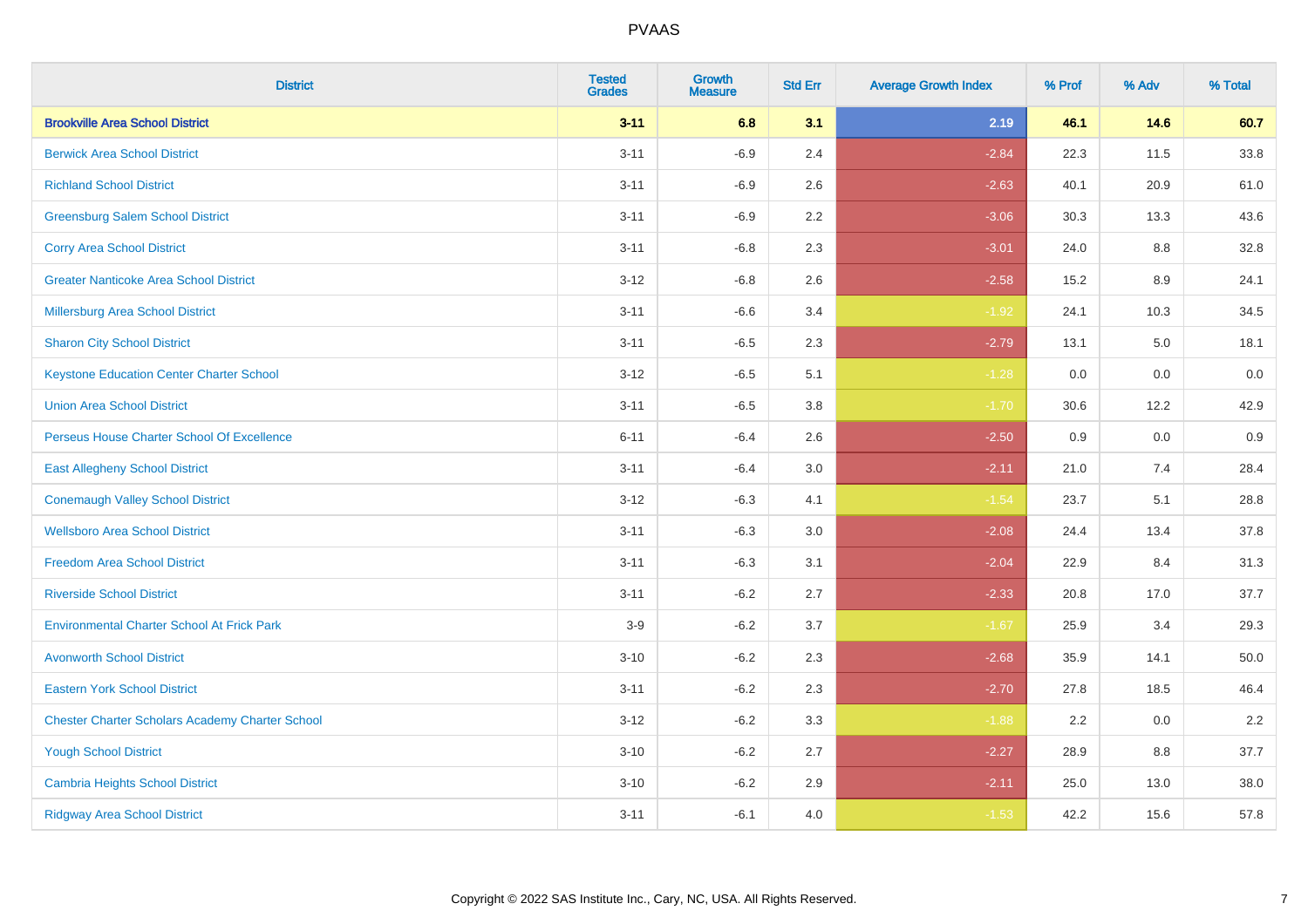| <b>District</b>                                 | <b>Tested</b><br><b>Grades</b> | <b>Growth</b><br><b>Measure</b> | <b>Std Err</b> | <b>Average Growth Index</b> | % Prof | % Adv   | % Total |
|-------------------------------------------------|--------------------------------|---------------------------------|----------------|-----------------------------|--------|---------|---------|
| <b>Brookville Area School District</b>          | $3 - 11$                       | 6.8                             | 3.1            | 2.19                        | 46.1   | 14.6    | 60.7    |
| <b>Montour School District</b>                  | $3 - 11$                       | $-6.1$                          | 2.1            | $-2.95$                     | 31.8   | 23.6    | 55.3    |
| <b>Elk Lake School District</b>                 | $3 - 11$                       | $-6.1$                          | 2.9            | $-2.12$                     | 26.3   | 11.6    | 37.9    |
| Mifflinburg Area School District                | $3 - 11$                       | $-6.0$                          | 2.1            | $-2.87$                     | 32.7   | 13.3    | 46.0    |
| <b>Gettysburg Area School District</b>          | $3 - 11$                       | $-6.0$                          | 2.0            | $-3.02$                     | 28.8   | 19.6    | 48.5    |
| <b>Westinghouse Arts Academy Charter School</b> | $9 - 10$                       | $-6.0$                          | 3.3            | $-1.81$                     | 20.2   | $8.9\,$ | 29.1    |
| Southern Huntingdon County School District      | $3 - 11$                       | $-5.9$                          | 3.4            | $-1.76$                     | 32.8   | 4.9     | 37.7    |
| Lehigh Valley Academy Regional Charter School   | $3 - 11$                       | $-5.9$                          | 3.0            | $-1.98$                     | 20.0   | 7.7     | 27.7    |
| <b>Susquenita School District</b>               | $3 - 11$                       | $-5.9$                          | 2.6            | $-2.28$                     | 30.6   | 13.9    | 44.4    |
| <b>Bristol Borough School District</b>          | $3 - 12$                       | $-5.9$                          | 2.9            | $-2.00$                     | 27.8   | 3.3     | 31.1    |
| New Kensington-Arnold School District           | $3 - 11$                       | $-5.8$                          | 3.2            | $-1.80$                     | 10.8   | 1.2     | 12.0    |
| <b>Montgomery Area School District</b>          | $3 - 11$                       | $-5.8$                          | 3.2            | $-1.83$                     | 25.0   | 11.5    | 36.5    |
| <b>Weatherly Area School District</b>           | $3 - 11$                       | $-5.8$                          | $4.0\,$        | $-1.44$                     | 32.1   | 8.9     | 41.1    |
| <b>Rochester Area School District</b>           | $3 - 11$                       | $-5.7$                          | 3.9            | $-1.45$                     | 14.9   | 2.1     | 17.0    |
| <b>Selinsgrove Area School District</b>         | $3 - 12$                       | $-5.7$                          | 2.1            | $-2.74$                     | 25.4   | 13.9    | 39.2    |
| <b>Harmony Area School District</b>             | $3 - 10$                       | $-5.7$                          | 5.0            | $-1.13$                     | 33.3   | $0.0\,$ | 33.3    |
| Mechanicsburg Area School District              | $3 - 11$                       | $-5.7$                          | 1.6            | $-3.48$                     | 35.1   | 16.0    | 51.2    |
| Renaissance Academy Charter School              | $3 - 11$                       | $-5.6$                          | 3.1            | $-1.79$                     | 28.4   | 18.5    | 46.9    |
| <b>City CHS</b>                                 | $10 - 11$                      | $-5.6$                          | 2.4            | $-2.34$                     | 15.9   | 1.5     | 17.4    |
| <b>Millville Area School District</b>           | $3 - 12$                       | $-5.6$                          | 4.4            | $-1.26$                     | 31.4   | 11.4    | 42.9    |
| <b>Chambersburg Area School District</b>        | $3 - 11$                       | $-5.6$                          | 1.3            | $-4.42$                     | 24.2   | 15.2    | 39.4    |
| <b>Wyoming Valley West School District</b>      | $3 - 11$                       | $-5.5$                          | 2.3            | $-2.38$                     | 22.2   | 9.2     | 31.4    |
| <b>Elizabeth Forward School District</b>        | $3 - 11$                       | $-5.5$                          | 2.5            | $-2.25$                     | 32.2   | 12.8    | 45.0    |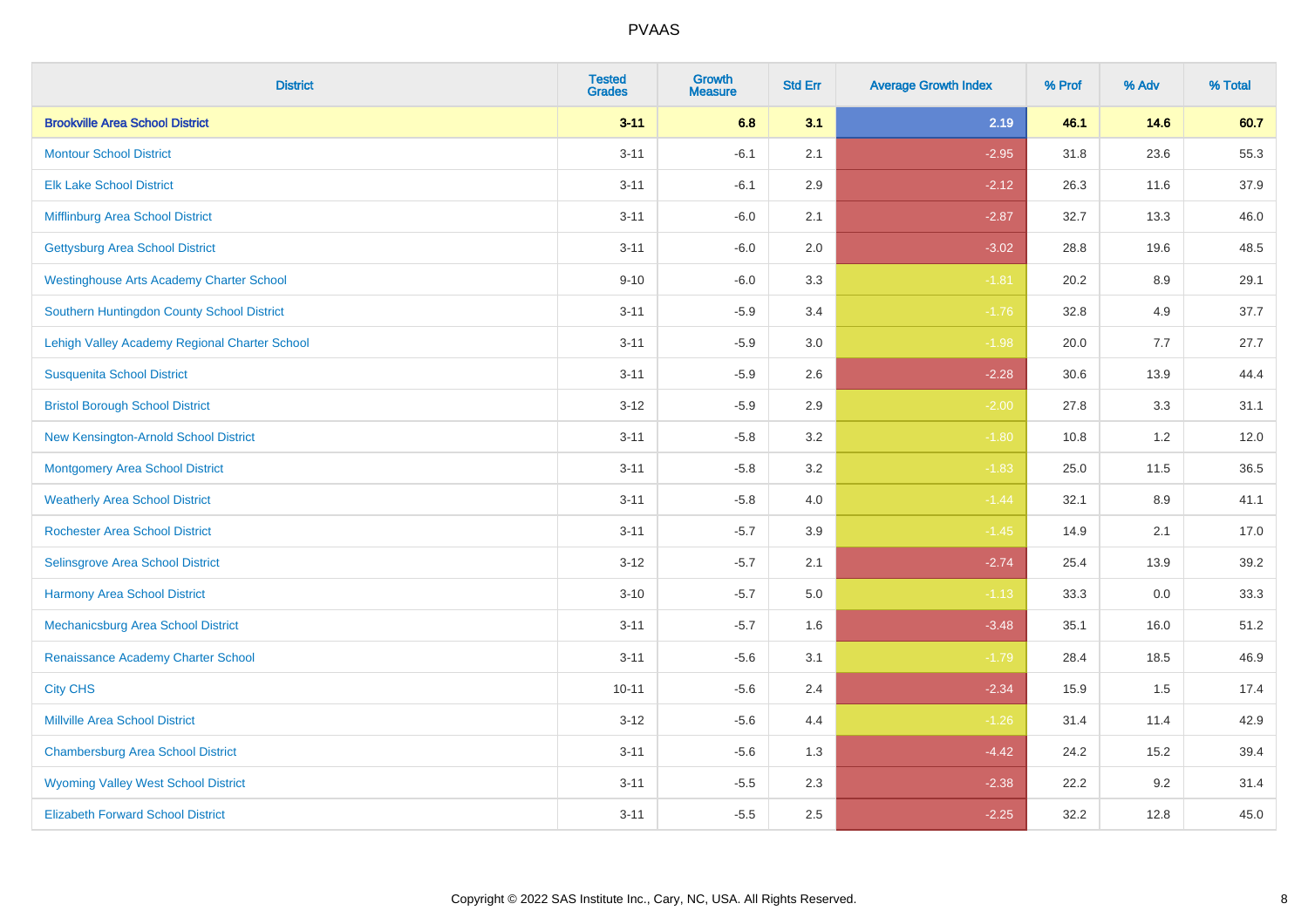| <b>District</b>                                                       | <b>Tested</b><br><b>Grades</b> | <b>Growth</b><br><b>Measure</b> | <b>Std Err</b> | <b>Average Growth Index</b> | % Prof | % Adv | % Total |
|-----------------------------------------------------------------------|--------------------------------|---------------------------------|----------------|-----------------------------|--------|-------|---------|
| <b>Brookville Area School District</b>                                | $3 - 11$                       | 6.8                             | 3.1            | 2.19                        | 46.1   | 14.6  | 60.7    |
| <b>Wyoming Area School District</b>                                   | $3 - 10$                       | $-5.5$                          | 2.5            | $-2.21$                     | 32.0   | 9.6   | 41.6    |
| <b>Baldwin-Whitehall School District</b>                              | $3 - 11$                       | $-5.5$                          | 1.9            | $-2.93$                     | 32.0   | 14.7  | 46.7    |
| <b>Riverside Beaver County School District</b>                        | $3 - 11$                       | $-5.5$                          | 2.7            | $-2.03$                     | 35.8   | 23.2  | 59.0    |
| <b>Cornell School District</b>                                        | $3 - 11$                       | $-5.5$                          | 4.6            | $-1.20$                     | 11.3   | 3.2   | 14.5    |
| <b>Pottsgrove School District</b>                                     | $3 - 11$                       | $-5.5$                          | 2.0            | $-2.78$                     | 28.6   | 10.3  | 38.8    |
| <b>Mount Pleasant Area School District</b>                            | $3 - 11$                       | $-5.4$                          | 2.3            | $-2.37$                     | 33.3   | 8.7   | 42.0    |
| <b>North East School District</b>                                     | $3 - 11$                       | $-5.3$                          | 2.7            | $-1.97$                     | 31.7   | 24.8  | 56.4    |
| <b>Wissahickon School District</b>                                    | $3 - 10$                       | $-5.3$                          | 1.7            | $-3.14$                     | 27.5   | 29.0  | 56.6    |
| <b>Steelton-Highspire School District</b>                             | $3 - 11$                       | $-5.3$                          | 3.2            | $-1.65$                     | 13.9   | 0.0   | 13.9    |
| <b>Connellsville Area School District</b>                             | $3 - 11$                       | $-5.3$                          | 2.0            | $-2.67$                     | 24.2   | 5.0   | 29.1    |
| Schuylkill Haven Area School District                                 | $3 - 11$                       | $-5.3$                          | 2.7            | $-1.96$                     | 22.2   | 11.6  | 33.8    |
| <b>Central Dauphin School District</b>                                | $3 - 11$                       | $-5.2$                          | 1.2            | $-4.24$                     | 29.3   | 8.7   | 38.0    |
| <b>Carlisle Area School District</b>                                  | $3 - 11$                       | $-5.2$                          | 1.7            | $-2.99$                     | 28.0   | 19.3  | 47.3    |
| <b>Moshannon Valley School District</b>                               | $3 - 10$                       | $-5.1$                          | 4.6            | $-1.12$                     | 25.0   | 12.5  | 37.5    |
| <b>Southern Fulton School District</b>                                | $3 - 11$                       | $-5.1$                          | 4.0            | $-1.29$                     | 21.7   | 13.0  | 34.8    |
| Preparatory Charter School Of Mathematics, Science, Tech, And Careers | $9 - 10$                       | $-5.1$                          | 2.5            | $-2.03$                     | 6.3    | 1.4   | 7.7     |
| <b>Propel Charter School-Homestead</b>                                | $3 - 11$                       | $-5.0$                          | 3.9            | $-1.27$                     | 7.3    | 0.0   | 7.3     |
| <b>Northeast Bradford School District</b>                             | $3 - 10$                       | $-5.0$                          | 3.7            | $-1.35$                     | 30.6   | 4.8   | 35.5    |
| <b>Canon-Mcmillan School District</b>                                 | $3 - 11$                       | $-5.0$                          | 1.5            | $-3.25$                     | 30.8   | 28.5  | 59.3    |
| <b>Titusville Area School District</b>                                | $3 - 11$                       | $-5.0$                          | 2.5            | $-1.98$                     | 26.5   | 6.8   | 33.3    |
| <b>Cameron County School District</b>                                 | $3-12$                         | $-5.0$                          | 4.4            | $-1.12$                     | 34.9   | 4.8   | 39.7    |
| <b>Pottsville Area School District</b>                                | $3 - 12$                       | $-4.9$                          | 2.1            | $-2.36$                     | 21.8   | 7.9   | 29.6    |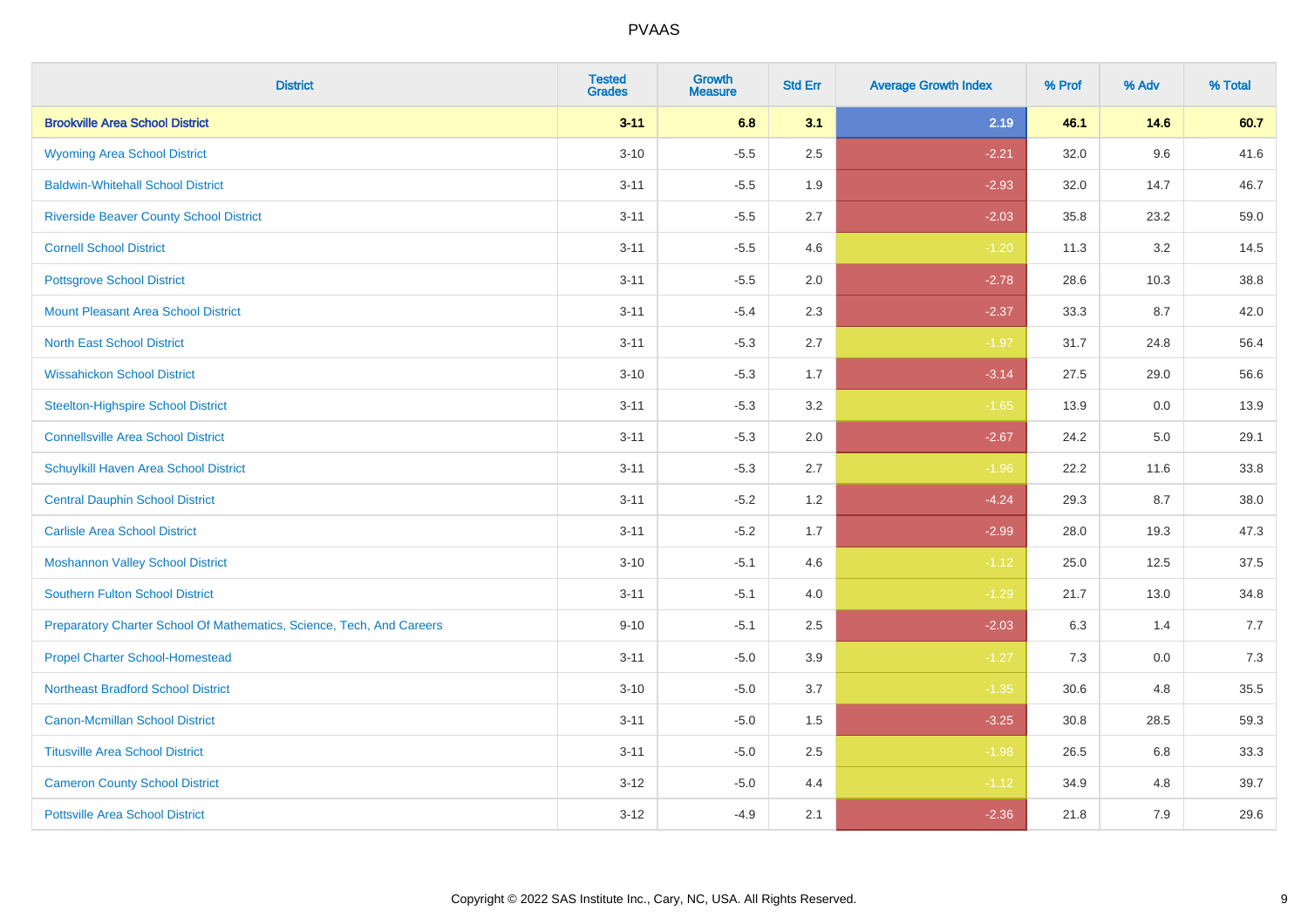| <b>District</b>                              | <b>Tested</b><br><b>Grades</b> | <b>Growth</b><br><b>Measure</b> | <b>Std Err</b> | <b>Average Growth Index</b> | % Prof | % Adv   | % Total |
|----------------------------------------------|--------------------------------|---------------------------------|----------------|-----------------------------|--------|---------|---------|
| <b>Brookville Area School District</b>       | $3 - 11$                       | 6.8                             | 3.1            | 2.19                        | 46.1   | 14.6    | 60.7    |
| East Stroudsburg Area School District        | $3 - 11$                       | $-4.9$                          | 1.4            | $-3.38$                     | 22.7   | 12.5    | 35.2    |
| <b>North Schuylkill School District</b>      | $3 - 11$                       | $-4.7$                          | 2.2            | $-2.16$                     | 20.2   | 11.7    | 31.9    |
| <b>Troy Area School District</b>             | $3 - 10$                       | $-4.7$                          | 3.2            | $-1.46$                     | 22.8   | 16.5    | 39.2    |
| <b>Shenandoah Valley School District</b>     | $3 - 11$                       | $-4.5$                          | 3.5            | $-1.29$                     | 14.3   | 0.0     | 14.3    |
| <b>Susquehanna Community School District</b> | $3 - 11$                       | $-4.5$                          | 3.8            | $-1.19$                     | 31.9   | 8.8     | 40.7    |
| <b>Penn Cambria School District</b>          | $3 - 11$                       | $-4.5$                          | 2.4            | $-1.86$                     | 27.3   | 15.8    | 43.2    |
| <b>Erie City School District</b>             | $3 - 12$                       | $-4.5$                          | 1.4            | $-3.09$                     | 13.4   | 6.7     | 20.1    |
| <b>Bethlehem Area School District</b>        | $3 - 11$                       | $-4.5$                          | 1.1            | $-3.91$                     | 20.4   | 11.3    | 31.7    |
| <b>Bethel Park School District</b>           | $3 - 11$                       | $-4.4$                          | 1.7            | $-2.62$                     | 40.1   | 27.3    | 67.4    |
| <b>Governor Mifflin School District</b>      | $3 - 11$                       | $-4.4$                          | 1.6            | $-2.69$                     | 30.3   | 7.7     | 38.0    |
| Pocono Mountain School District              | $3 - 12$                       | $-4.3$                          | 1.8            | $-2.43$                     | 35.5   | 17.1    | 52.6    |
| <b>Quakertown Community School District</b>  | $3 - 12$                       | $-4.3$                          | $1.5$          | $-2.79$                     | 33.8   | 20.1    | 53.8    |
| <b>Charleroi School District</b>             | $3 - 11$                       | $-4.3$                          | 2.7            | $-1.55$                     | 22.2   | 15.9    | 38.1    |
| <b>Woodland Hills School District</b>        | $3 - 12$                       | $-4.2$                          | 2.5            | $-1.66$                     | 10.1   | 1.4     | 11.5    |
| Urban Pathways 6-12 Charter School           | $6 - 11$                       | $-4.1$                          | 5.7            | $-0.72$                     | 0.0    | $0.0\,$ | $0.0\,$ |
| <b>Southern Lehigh School District</b>       | $3 - 11$                       | $-4.1$                          | 2.1            | $-1.94$                     | 39.3   | 28.0    | 67.2    |
| <b>Kiski Area School District</b>            | $3 - 11$                       | $-4.0$                          | 2.0            | $-1.99$                     | 23.1   | 18.2    | 41.3    |
| <b>Towanda Area School District</b>          | $3 - 11$                       | $-4.0$                          | 2.6            | $-1.52$                     | 24.8   | 9.9     | 34.8    |
| <b>Valley Grove School District</b>          | $3 - 10$                       | $-4.0$                          | 5.5            | $-0.72$                     | 68.4   | 15.8    | 84.2    |
| <b>Springfield Township School District</b>  | $3 - 11$                       | $-3.9$                          | 3.1            | $-1.27$                     | 37.2   | 30.8    | 68.1    |
| <b>Monessen City School District</b>         | $3 - 10$                       | $-3.9$                          | 5.6            | $-0.69$                     | 21.0   | 10.5    | 31.6    |
| <b>Dauphin County Technical School</b>       | $9 - 11$                       | $-3.9$                          | 2.3            | $-1.67$                     | 18.3   | 11.1    | 29.3    |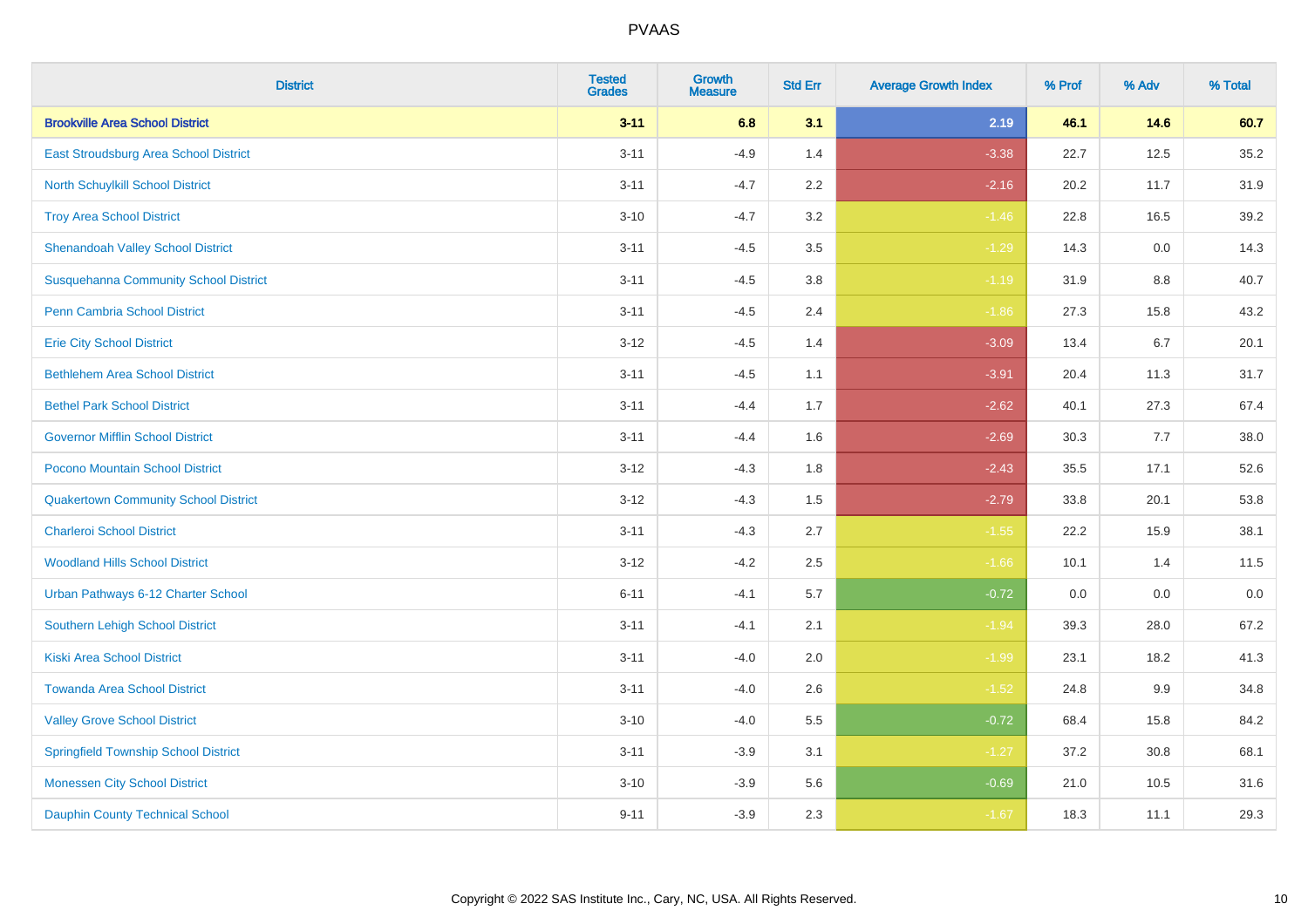| <b>District</b>                                         | <b>Tested</b><br><b>Grades</b> | <b>Growth</b><br><b>Measure</b> | <b>Std Err</b> | <b>Average Growth Index</b> | % Prof | % Adv   | % Total |
|---------------------------------------------------------|--------------------------------|---------------------------------|----------------|-----------------------------|--------|---------|---------|
| <b>Brookville Area School District</b>                  | $3 - 11$                       | 6.8                             | 3.1            | 2.19                        | 46.1   | 14.6    | 60.7    |
| <b>Slippery Rock Area School District</b>               | $3 - 11$                       | $-3.8$                          | 2.5            | $-1.56$                     | 30.8   | 21.9    | 52.7    |
| <b>Universal Audenried Charter School</b>               | $9 - 11$                       | $-3.8$                          | 2.5            | $-1.53$                     | 3.0    | 0.5     | 3.5     |
| <b>Laurel Highlands School District</b>                 | $3 - 11$                       | $-3.8$                          | 2.3            | $-1.63$                     | 20.9   | 14.6    | 35.4    |
| <b>Franklin Area School District</b>                    | $3 - 11$                       | $-3.7$                          | 2.6            | $-1.43$                     | 30.5   | 5.9     | 36.4    |
| <b>Parkland School District</b>                         | $3 - 11$                       | $-3.7$                          | 1.2            | $-3.17$                     | 31.4   | 30.6    | 62.0    |
| <b>Chester-Upland School District</b>                   | $3 - 11$                       | $-3.6$                          | 2.6            | $-1.38$                     | 1.6    | $0.0\,$ | 1.6     |
| <b>Sugar Valley Rural Charter School</b>                | $3 - 11$                       | $-3.6$                          | 3.7            | $-0.98$                     | 10.3   | 0.0     | 10.3    |
| <b>Owen J Roberts School District</b>                   | $3 - 11$                       | $-3.5$                          | 1.5            | $-2.27$                     | 36.8   | 24.4    | 61.2    |
| <b>Greater Johnstown School District</b>                | $3 - 11$                       | $-3.5$                          | 2.4            | $-1.45$                     | 10.3   | 1.3     | 11.5    |
| <b>Middletown Area School District</b>                  | $3 - 11$                       | $-3.4$                          | 2.4            | $-1.44$                     | 34.3   | 15.2    | 49.4    |
| <b>Propel Charter School-Montour</b>                    | $3 - 10$                       | $-3.4$                          | 3.6            | $-0.93$                     | 7.7    | 0.0     | 7.7     |
| <b>Mahanoy Area School District</b>                     | $3 - 10$                       | $-3.4$                          | 3.1            | $-1.07$                     | 21.4   | 8.6     | 30.0    |
| <b>Crestwood School District</b>                        | $3 - 11$                       | $-3.4$                          | 2.2            | $-1.52$                     | 33.1   | 21.7    | 54.9    |
| Center For Student Learning Charter School At Pennsbury | $6 - 12$                       | $-3.3$                          | 6.0            | $-0.55$                     | 23.1   | 0.0     | 23.1    |
| <b>Roberto Clemente Charter School</b>                  | $3 - 12$                       | $-3.3$                          | 4.1            | $-0.79$                     | 22.7   | 4.6     | 27.3    |
| <b>Pleasant Valley School District</b>                  | $3 - 11$                       | $-3.3$                          | 1.8            | $-1.80$                     | 28.5   | 10.4    | 39.0    |
| <b>Twin Valley School District</b>                      | $3 - 12$                       | $-3.2$                          | 1.9            | $-1.68$                     | 38.8   | 19.8    | 58.6    |
| <b>Northwest Area School District</b>                   | $3 - 10$                       | $-3.2$                          | 3.3            | $-0.97$                     | 30.4   | 13.0    | 43.5    |
| <b>Susq-Cyber Charter School</b>                        | $9 - 11$                       | $-3.2$                          | 5.8            | $-0.54$                     | 23.8   | 4.8     | 28.6    |
| <b>Oxford Area School District</b>                      | $3 - 11$                       | $-3.1$                          | 1.8            | $-1.77$                     | 27.5   | 14.5    | 42.0    |
| <b>Reynolds School District</b>                         | $3 - 10$                       | $-3.0$                          | 3.5            | $-0.87$                     | 27.3   | 9.1     | 36.4    |
| <b>KIPP Dubois Charter School</b>                       | $9 - 10$                       | $-3.0$                          | 3.1            | $-0.95$                     | 10.0   | 0.0     | 10.0    |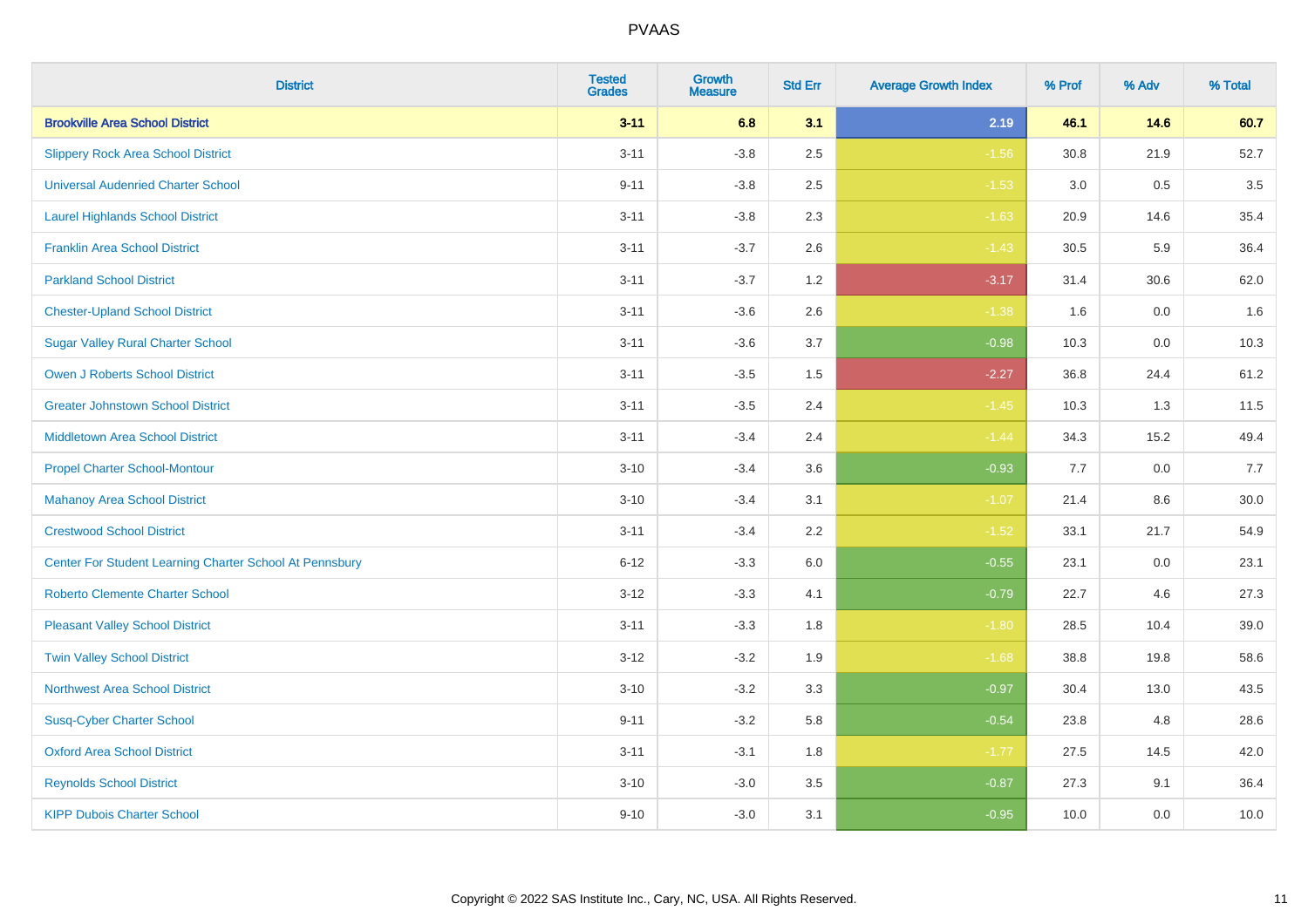| <b>District</b>                             | <b>Tested</b><br><b>Grades</b> | <b>Growth</b><br><b>Measure</b> | <b>Std Err</b> | <b>Average Growth Index</b> | % Prof | % Adv | % Total |
|---------------------------------------------|--------------------------------|---------------------------------|----------------|-----------------------------|--------|-------|---------|
| <b>Brookville Area School District</b>      | $3 - 11$                       | 6.8                             | 3.1            | 2.19                        | 46.1   | 14.6  | 60.7    |
| <b>Northgate School District</b>            | $3 - 11$                       | $-3.0$                          | 3.4            | $-0.85$                     | 35.6   | 6.8   | 42.4    |
| <b>Beaver Area School District</b>          | $3 - 10$                       | $-3.0$                          | 2.5            | $-1.16$                     | 25.8   | 27.8  | 53.6    |
| <b>Minersville Area School District</b>     | $3 - 11$                       | $-2.9$                          | 3.4            | $-0.86$                     | 27.4   | 9.7   | 37.1    |
| <b>Boyertown Area School District</b>       | $3 - 11$                       | $-2.9$                          | 1.4            | $-2.06$                     | 30.8   | 22.6  | 53.4    |
| <b>Bucks County Technical High School</b>   | $9 - 10$                       | $-2.9$                          | 2.2            | $-1.29$                     | 27.7   | 10.4  | 38.2    |
| <b>Rose Tree Media School District</b>      | $3 - 10$                       | $-2.8$                          | 2.1            | $-1.33$                     | 35.2   | 29.6  | 64.8    |
| <b>Carbondale Area School District</b>      | $3 - 10$                       | $-2.8$                          | 3.2            | $-0.87$                     | 27.5   | 2.9   | 30.4    |
| <b>Uniontown Area School District</b>       | $3 - 11$                       | $-2.8$                          | 3.1            | $-0.91$                     | 31.7   | 7.3   | 39.0    |
| <b>Dubois Area School District</b>          | $3 - 11$                       | $-2.8$                          | 2.0            | $-1.37$                     | 35.5   | 19.0  | 54.6    |
| <b>Tri-Valley School District</b>           | $3 - 10$                       | $-2.7$                          | 3.9            | $-0.69$                     | 31.0   | 9.5   | 40.5    |
| Hatboro-Horsham School District             | $3 - 11$                       | $-2.7$                          | 1.6            | $-1.65$                     | 27.9   | 17.9  | 45.8    |
| Hollidaysburg Area School District          | $3 - 11$                       | $-2.7$                          | 1.6            | $-1.64$                     | 32.6   | 15.2  | 47.8    |
| <b>Shamokin Area School District</b>        | $3 - 11$                       | $-2.6$                          | 2.5            | $-1.06$                     | 19.6   | 9.8   | 29.3    |
| <b>Nazareth Area School District</b>        | $3 - 11$                       | $-2.5$                          | 1.7            | $-1.53$                     | 29.2   | 24.6  | 53.8    |
| <b>Mount Union Area School District</b>     | $3 - 10$                       | $-2.5$                          | 2.8            | $-0.89$                     | 19.8   | 5.8   | 25.6    |
| Northwestern Lehigh School District         | $3 - 11$                       | $-2.4$                          | 2.1            | $-1.14$                     | 41.7   | 17.9  | 59.5    |
| <b>Wyomissing Area School District</b>      | $3 - 12$                       | $-2.4$                          | 2.6            | $-0.92$                     | 25.6   | 28.1  | 53.7    |
| <b>Southeastern Greene School District</b>  | $3 - 10$                       | $-2.3$                          | 4.4            | $-0.53$                     | 29.0   | 9.7   | 38.7    |
| <b>York Academy Regional Charter School</b> | $3 - 11$                       | $-2.3$                          | 4.4            | $-0.52$                     | 23.5   | 2.0   | 25.5    |
| <b>Conneaut School District</b>             | $3 - 12$                       | $-2.3$                          | 2.6            | $-0.91$                     | 27.4   | 9.7   | 37.1    |
| Mastery Charter School - Shoemaker Campus   | $7 - 10$                       | $-2.3$                          | 2.8            | $-0.81$                     | 10.1   | 3.7   | 13.8    |
| Northern Bedford County School District     | $3 - 11$                       | $-2.3$                          | 3.3            | $-0.69$                     | 26.2   | 16.9  | 43.1    |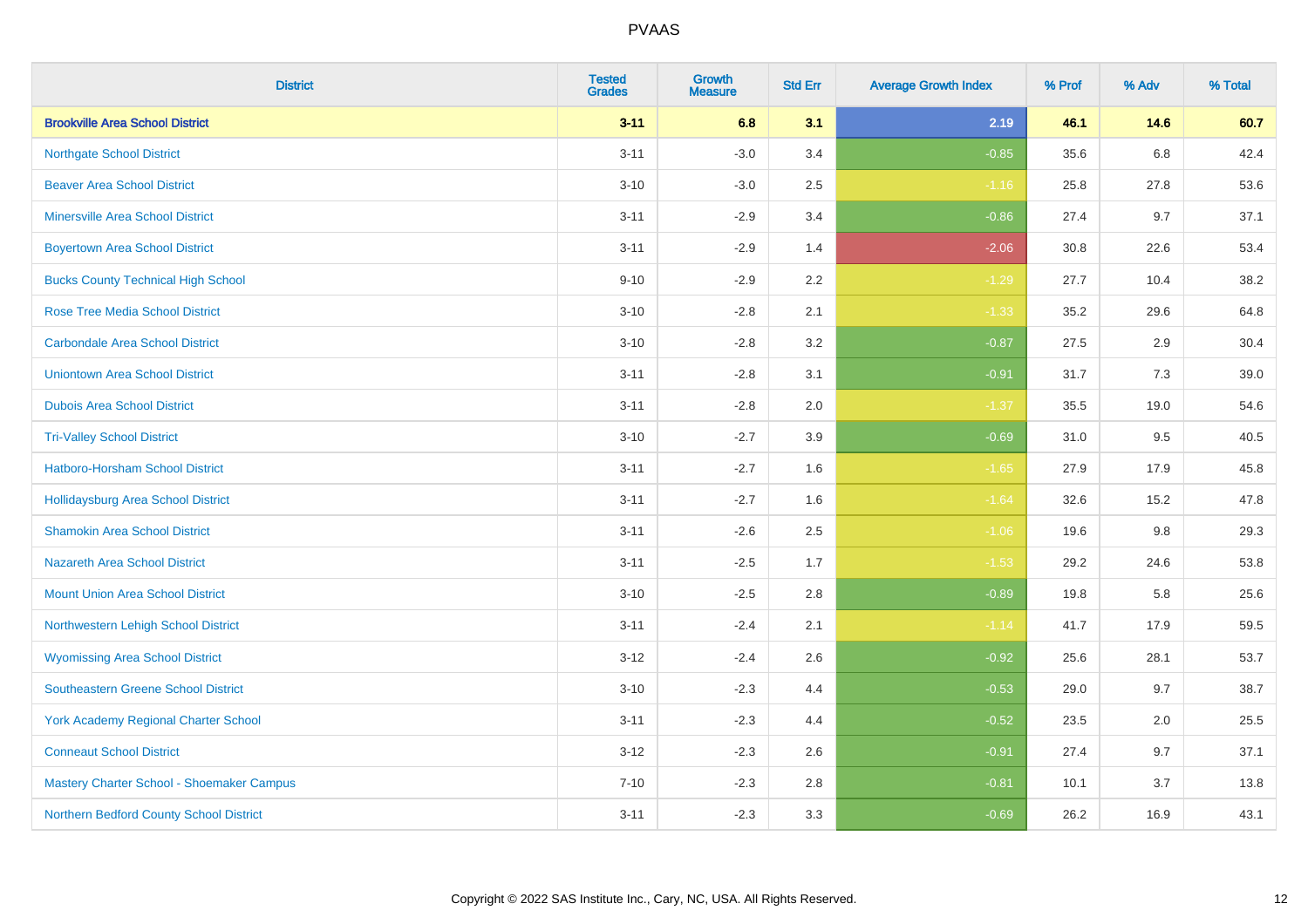| <b>District</b>                                   | <b>Tested</b><br><b>Grades</b> | <b>Growth</b><br><b>Measure</b> | <b>Std Err</b> | <b>Average Growth Index</b> | % Prof | % Adv   | % Total |
|---------------------------------------------------|--------------------------------|---------------------------------|----------------|-----------------------------|--------|---------|---------|
| <b>Brookville Area School District</b>            | $3 - 11$                       | 6.8                             | 3.1            | 2.19                        | 46.1   | 14.6    | 60.7    |
| <b>West Chester Area School District</b>          | $3 - 11$                       | $-2.1$                          | 1.2            | $-1.83$                     | 36.4   | 23.2    | 59.6    |
| New Brighton Area School District                 | $3 - 11$                       | $-2.1$                          | 3.2            | $-0.65$                     | 31.5   | 11.1    | 42.6    |
| Propel Charter School - Braddock Hills            | $3 - 11$                       | $-2.1$                          | 3.3            | $-0.63$                     | 4.8    | 3.2     | 8.1     |
| <b>Shaler Area School District</b>                | $3 - 11$                       | $-2.1$                          | 1.8            | $-1.18$                     | 32.0   | 13.0    | 45.0    |
| <b>Carlynton School District</b>                  | $3 - 11$                       | $-2.0$                          | 3.2            | $-0.62$                     | 27.9   | 5.2     | 33.1    |
| <b>Penns Manor Area School District</b>           | $3-12$                         | $-1.9$                          | 3.5            | $-0.55$                     | 24.2   | $3.8\,$ | 28.0    |
| <b>Allegheny Valley School District</b>           | $3 - 11$                       | $-1.9$                          | 3.9            | $-0.48$                     | 31.8   | 11.4    | 43.2    |
| <b>Lakeview School District</b>                   | $3 - 11$                       | $-1.9$                          | 3.5            | $-0.53$                     | 41.5   | 12.3    | 53.8    |
| <b>Farrell Area School District</b>               | $3 - 11$                       | $-1.9$                          | 4.2            | $-0.44$                     | 9.3    | 11.6    | 20.9    |
| <b>Chichester School District</b>                 | $3 - 11$                       | $-1.8$                          | 4.2            | $-0.44$                     | 40.0   | 14.0    | 54.0    |
| <b>Bradford Area School District</b>              | $3 - 12$                       | $-1.8$                          | 2.3            | $-0.79$                     | 31.2   | 16.7    | 47.9    |
| <b>Forest Area School District</b>                | $3 - 11$                       | $-1.8$                          | 4.7            | $-0.37$                     | 18.9   | 15.1    | 34.0    |
| <b>Mastery Charter High School-Lenfest Campus</b> | $7 - 11$                       | $-1.8$                          | 5.8            | $-0.30$                     | 26.3   | 0.0     | 26.3    |
| <b>Albert Gallatin Area School District</b>       | $3 - 11$                       | $-1.7$                          | 2.3            | $-0.72$                     | 31.9   | 20.7    | 52.7    |
| <b>Clairton City School District</b>              | $3 - 11$                       | $-1.6$                          | 5.0            | $-0.32$                     | 3.8    | 0.5     | 4.4     |
| <b>Burrell School District</b>                    | $3 - 11$                       | $-1.5$                          | 3.3            | $-0.44$                     | 27.8   | 17.7    | 45.6    |
| <b>Clearfield Area School District</b>            | $3 - 10$                       | $-1.3$                          | 3.7            | $-0.34$                     | 43.9   | 24.6    | 68.4    |
| <b>Highlands School District</b>                  | $3 - 11$                       | $-1.3$                          | 2.3            | $-0.55$                     | 32.6   | 10.5    | 43.0    |
| <b>Bangor Area School District</b>                | $3 - 12$                       | $-1.2$                          | 2.0            | $-0.60$                     | 25.8   | 12.7    | 38.5    |
| <b>Forest City Regional School District</b>       | $3 - 12$                       | $-1.2$                          | 3.6            | $-0.33$                     | 26.5   | 8.2     | 34.7    |
| <b>Lebanon School District</b>                    | $3 - 11$                       | $-1.2$                          | 1.9            | $-0.63$                     | 15.2   | 6.4     | 21.6    |
| <b>Claysburg-Kimmel School District</b>           | $3 - 11$                       | $-1.2$                          | 5.2            | $-0.22$                     | 5.0    | 0.0     | 5.0     |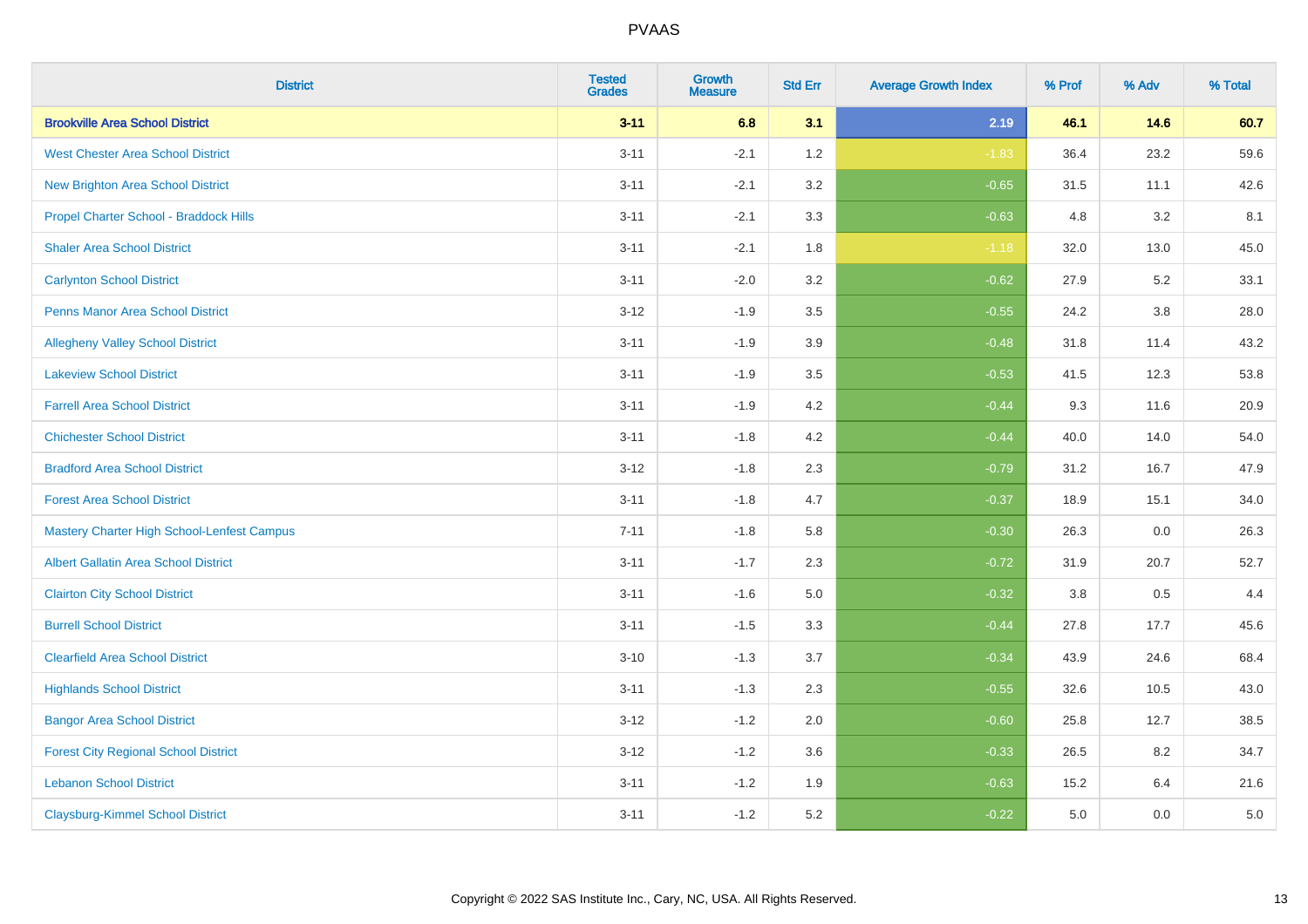| <b>District</b>                                | <b>Tested</b><br><b>Grades</b> | <b>Growth</b><br><b>Measure</b> | <b>Std Err</b> | <b>Average Growth Index</b> | % Prof | % Adv | % Total |
|------------------------------------------------|--------------------------------|---------------------------------|----------------|-----------------------------|--------|-------|---------|
| <b>Brookville Area School District</b>         | $3 - 11$                       | 6.8                             | 3.1            | 2.19                        | 46.1   | 14.6  | 60.7    |
| <b>Columbia Borough School District</b>        | $3 - 12$                       | $-1.1$                          | 3.6            | $-0.31$                     | 17.2   | 1.7   | 19.0    |
| <b>Ferndale Area School District</b>           | $3 - 10$                       | $-1.1$                          | 4.1            | $-0.27$                     | 21.0   | 7.9   | 29.0    |
| <b>Norwin School District</b>                  | $3 - 11$                       | $-1.1$                          | 1.6            | $-0.70$                     | 37.7   | 27.6  | 65.2    |
| <b>Evergreen Community Charter School</b>      | $6 - 11$                       | $-1.1$                          | 4.7            | $-0.23$                     | 34.6   | 26.9  | 61.5    |
| <b>Pine Grove Area School District</b>         | $3 - 11$                       | $-1.1$                          | 3.0            | $-0.36$                     | 29.5   | 14.3  | 43.8    |
| <b>Everett Area School District</b>            | $3 - 11$                       | $-1.1$                          | 3.1            | $-0.34$                     | 34.2   | 13.2  | 47.4    |
| <b>Schuylkill Valley School District</b>       | $3 - 11$                       | $-1.0$                          | 2.2            | $-0.47$                     | 29.8   | 20.2  | 50.0    |
| <b>Westmont Hilltop School District</b>        | $3 - 11$                       | $-1.0$                          | 2.8            | $-0.36$                     | 33.3   | 14.7  | 48.0    |
| <b>South Eastern School District</b>           | $3 - 11$                       | $-1.0$                          | 1.8            | $-0.55$                     | 36.4   | 17.1  | 53.5    |
| <b>Exeter Township School District</b>         | $3 - 11$                       | $-1.0$                          | 1.7            | $-0.58$                     | 27.2   | 15.6  | 42.8    |
| South Allegheny School District                | $3 - 11$                       | $-0.9$                          | 3.1            | $-0.30$                     | 23.8   | 2.5   | 26.2    |
| <b>Palmerton Area School District</b>          | $3 - 11$                       | $-0.9$                          | 2.7            | $-0.34$                     | 34.3   | 14.3  | 48.6    |
| <b>Blacklick Valley School District</b>        | $3 - 11$                       | $-0.9$                          | 3.9            | $-0.23$                     | 7.7    | 7.7   | 15.4    |
| <b>Cranberry Area School District</b>          | $3 - 12$                       | $-0.9$                          | 3.1            | $-0.29$                     | 25.5   | 9.7   | 35.2    |
| <b>MaST Community Charter School</b>           | $3 - 10$                       | $-0.9$                          | 2.5            | $-0.34$                     | 25.0   | 21.6  | 46.6    |
| <b>Lehigh Career &amp; Technical Institute</b> | $10 - 12$                      | $-0.7$                          | 6.3            | $-0.11$                     | 36.4   | 4.6   | 40.9    |
| Jeannette City School District                 | $3 - 11$                       | $-0.7$                          | 3.4            | $-0.20$                     | 26.8   | 4.1   | 30.9    |
| <b>Fort Cherry School District</b>             | $3 - 10$                       | $-0.7$                          | 3.1            | $-0.21$                     | 30.6   | 14.1  | 44.7    |
| Northern Lebanon School District               | $3 - 11$                       | $-0.7$                          | 2.3            | $-0.29$                     | 18.8   | 6.8   | 25.6    |
| South Side Area School District                | $3 - 11$                       | $-0.6$                          | 3.1            | $-0.19$                     | 24.0   | 28.0  | 52.0    |
| <b>Fairfield Area School District</b>          | $3 - 11$                       | $-0.5$                          | 3.6            | $-0.13$                     | 43.9   | 6.1   | 50.0    |
| <b>Portage Area School District</b>            | $3 - 10$                       | $-0.5$                          | 3.3            | $-0.14$                     | 27.0   | 20.6  | 47.6    |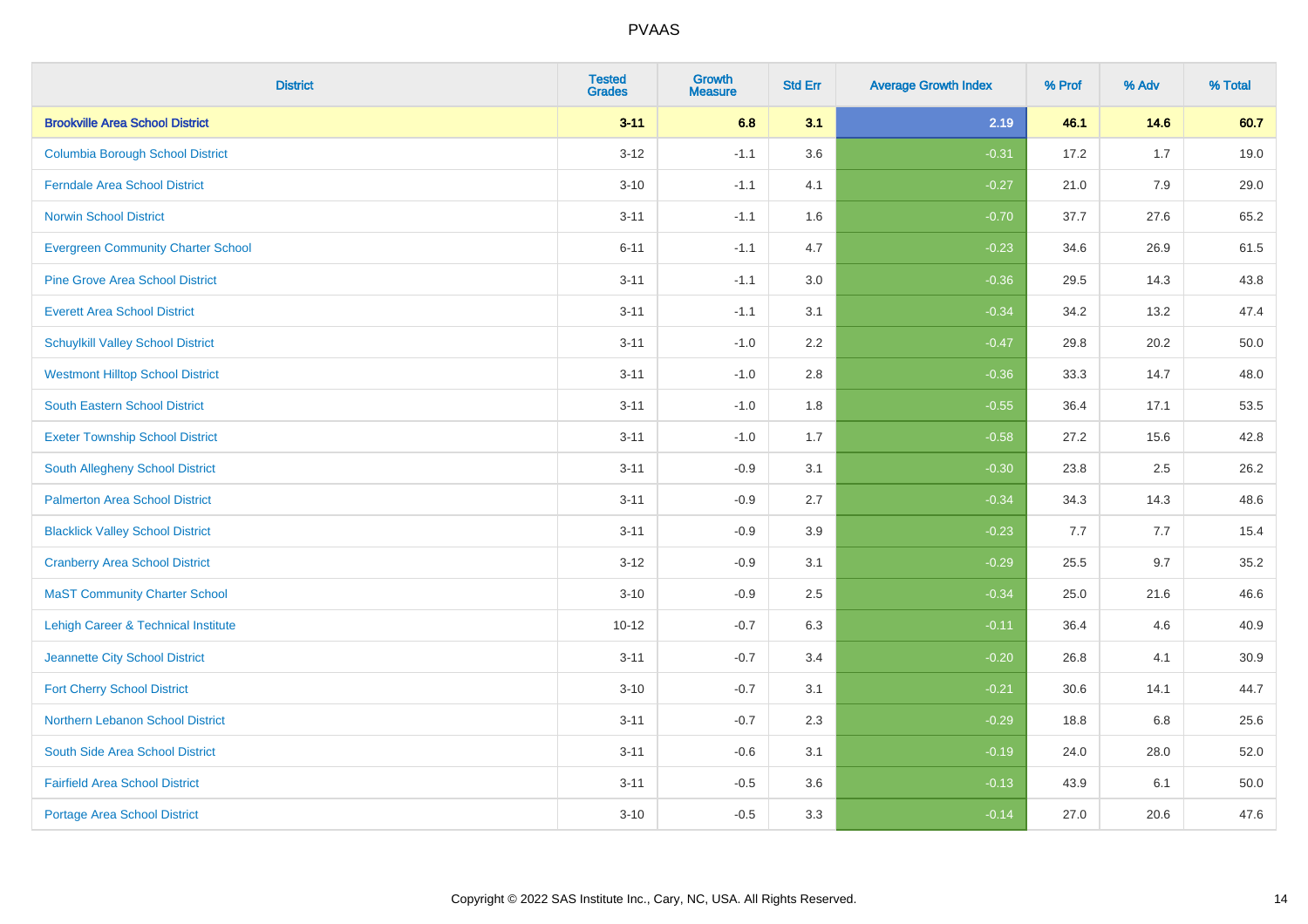| <b>District</b>                                  | <b>Tested</b><br><b>Grades</b> | <b>Growth</b><br><b>Measure</b> | <b>Std Err</b> | <b>Average Growth Index</b> | % Prof | % Adv | % Total |
|--------------------------------------------------|--------------------------------|---------------------------------|----------------|-----------------------------|--------|-------|---------|
| <b>Brookville Area School District</b>           | $3 - 11$                       | 6.8                             | 3.1            | 2.19                        | 46.1   | 14.6  | 60.7    |
| <b>Otto-Eldred School District</b>               | $3 - 11$                       | $-0.5$                          | 3.5            | $-0.13$                     | 35.8   | 10.5  | 46.3    |
| <b>Brockway Area School District</b>             | $3 - 11$                       | $-0.4$                          | 3.5            | $-0.11$                     | 41.2   | 13.8  | 55.0    |
| <b>Central Greene School District</b>            | $3 - 11$                       | $-0.4$                          | 2.5            | $-0.15$                     | 27.8   | 14.8  | 42.6    |
| <b>Northern Cambria School District</b>          | $3 - 11$                       | $-0.3$                          | 3.4            | $-0.09$                     | 26.5   | 1.2   | 27.7    |
| <b>Wilson Area School District</b>               | $3 - 11$                       | $-0.3$                          | 2.4            | $-0.12$                     | 35.4   | 14.6  | 50.0    |
| <b>Greencastle-Antrim School District</b>        | $3 - 11$                       | $-0.3$                          | 2.0            | $-0.14$                     | 30.9   | 22.2  | 53.1    |
| <b>Harrisburg City School District</b>           | $3 - 11$                       | $-0.2$                          | 2.0            | $-0.11$                     | 6.0    | 2.0   | 8.0     |
| <b>Freeport Area School District</b>             | $3 - 10$                       | $-0.2$                          | 2.1            | $-0.10$                     | 37.4   | 29.8  | 67.2    |
| Southern Tioga School District                   | $3 - 11$                       | $-0.1$                          | 2.8            | $-0.03$                     | 26.3   | 10.3  | 36.6    |
| <b>Warren County School District</b>             | $3 - 11$                       | $-0.1$                          | 1.6            | $-0.06$                     | 26.7   | 9.7   | 36.4    |
| <b>Penn Hills School District</b>                | $3 - 11$                       | 0.0                             | 2.4            | 0.02                        | 18.4   | 7.1   | 25.6    |
| Altoona Area School District                     | $3 - 12$                       | 0.1                             | 1.5            | 0.07                        | 29.0   | 13.8  | 42.8    |
| Community Academy Of Philadelphia Charter School | $3 - 11$                       | 0.1                             | 2.6            | 0.06                        | 9.7    | 2.6   | 12.4    |
| <b>Garnet Valley School District</b>             | $3 - 10$                       | 0.2                             | 1.7            | 0.13                        | 34.9   | 26.4  | 61.3    |
| <b>Central Columbia School District</b>          | $3 - 12$                       | 0.3                             | 2.3            | 0.12                        | 25.4   | 37.6  | 63.0    |
| <b>Ridley School District</b>                    | $3 - 12$                       | 0.3                             | 1.6            | 0.21                        | 32.0   | 10.7  | 42.6    |
| <b>Shippensburg Area School District</b>         | $3 - 11$                       | 0.5                             | 1.8            | 0.26                        | 23.5   | 22.8  | 46.3    |
| <b>Wilson School District</b>                    | $3-12$                         | 0.5                             | 1.5            | 0.32                        | 30.4   | 25.5  | 55.9    |
| Pennsylvania Cyber Charter School                | $3 - 11$                       | 0.6                             | 1.5            | 0.37                        | 20.8   | 8.1   | 28.9    |
| <b>Hamburg Area School District</b>              | $3 - 11$                       | 0.6                             | 2.4            | 0.25                        | 28.0   | 15.5  | 43.6    |
| <b>New Foundations Charter School</b>            | $3 - 11$                       | 0.6                             | 2.2            | 0.29                        | 22.4   | 4.0   | 26.4    |
| <b>Tech Freire Charter School</b>                | $9 - 11$                       | 0.7                             | 2.5            | 0.27                        | 3.6    | 0.0   | 3.6     |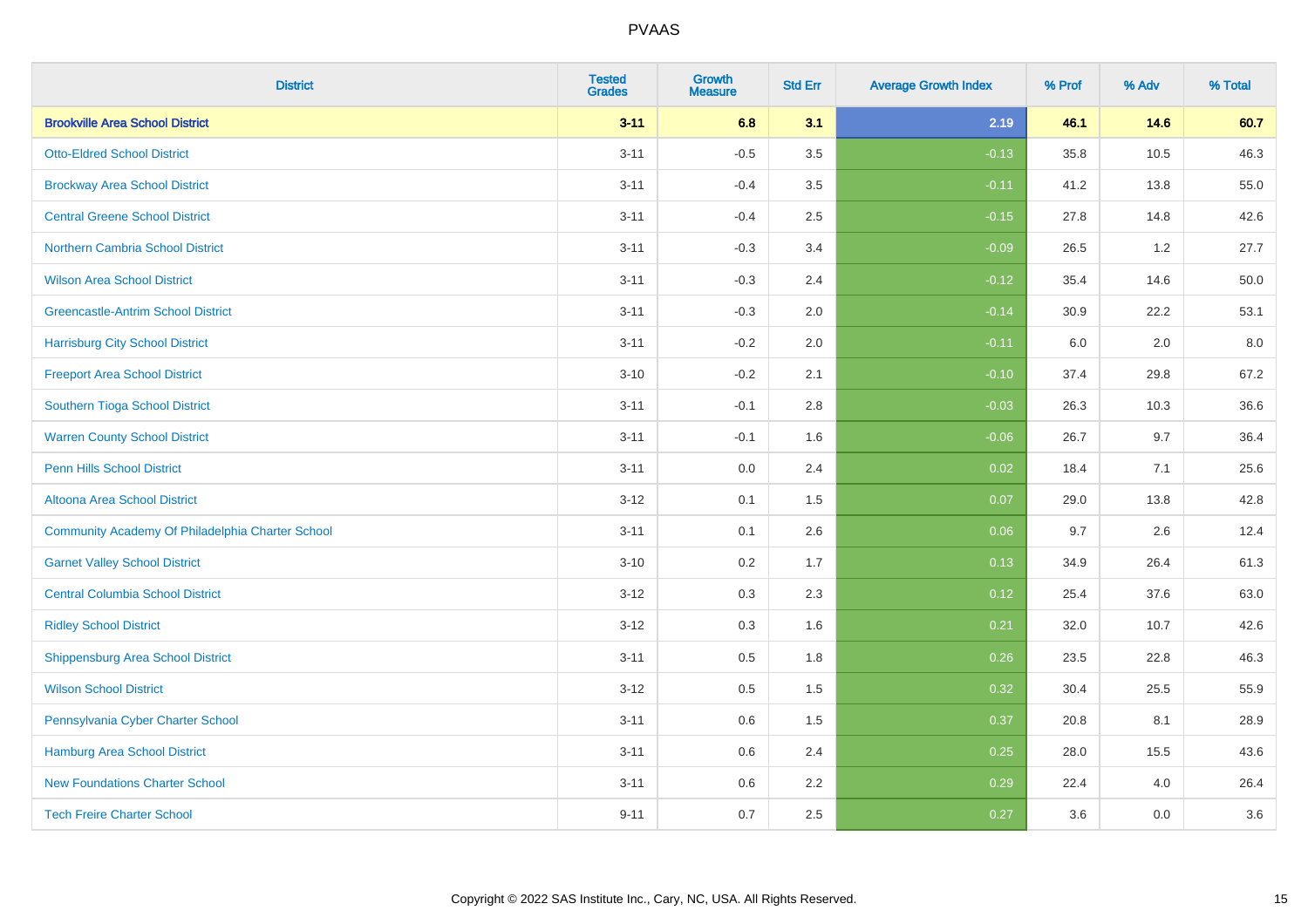| <b>District</b>                                    | <b>Tested</b><br><b>Grades</b> | <b>Growth</b><br><b>Measure</b> | <b>Std Err</b> | <b>Average Growth Index</b> | % Prof | % Adv | % Total |
|----------------------------------------------------|--------------------------------|---------------------------------|----------------|-----------------------------|--------|-------|---------|
| <b>Brookville Area School District</b>             | $3 - 11$                       | 6.8                             | 3.1            | 2.19                        | 46.1   | 14.6  | 60.7    |
| <b>Jersey Shore Area School District</b>           | $3 - 11$                       | 0.7                             | 2.5            | 0.27                        | 39.3   | 13.6  | 52.9    |
| <b>Seneca Valley School District</b>               | $3 - 11$                       | 0.8                             | 1.4            | 0.54                        | 40.6   | 25.2  | 65.8    |
| <b>Marion Center Area School District</b>          | $3 - 10$                       | 0.8                             | 2.9            | 0.27                        | 23.3   | 11.1  | 34.4    |
| <b>Hopewell Area School District</b>               | $3 - 11$                       | 0.8                             | 2.6            | 0.31                        | 34.5   | 12.4  | 46.9    |
| <b>Tidioute Community Charter School</b>           | $3 - 11$                       | 0.8                             | 4.4            | 0.19                        | 18.1   | 6.9   | 25.0    |
| Daniel Boone Area School District                  | $3-12$                         | 0.9                             | 1.9            | 0.46                        | 28.9   | 22.0  | 51.0    |
| <b>Abington School District</b>                    | $3 - 10$                       | 0.9                             | 1.6            | 0.57                        | 29.7   | 28.7  | 58.4    |
| <b>Upper Adams School District</b>                 | $3 - 11$                       | 0.9                             | 2.5            | 0.37                        | 33.0   | 17.0  | 50.0    |
| South Williamsport Area School District            | $3 - 10$                       | 0.9                             | 3.1            | 0.31                        | 38.4   | 11.6  | 50.0    |
| <b>Bensalem Township School District</b>           | $3 - 11$                       | 1.0                             | 1.6            | 0.63                        | 24.3   | 10.7  | 34.9    |
| <b>Tulpehocken Area School District</b>            | $3 - 12$                       | 1.0                             | 4.9            | 0.20                        | 11.5   | 23.1  | 34.6    |
| <b>Wattsburg Area School District</b>              | $3 - 11$                       | $1.0\,$                         | 2.7            | 0.36                        | 20.4   | 12.4  | 32.7    |
| <b>Annville-Cleona School District</b>             | $3 - 12$                       | 1.1                             | 2.4            | 0.45                        | 34.8   | 13.6  | 48.5    |
| <b>Upper Moreland Township School District</b>     | $3 - 11$                       | 1.1                             | 2.0            | 0.56                        | 24.8   | 26.6  | 51.3    |
| <b>North Star School District</b>                  | $3 - 11$                       | 1.1                             | 3.3            | 0.34                        | 26.2   | 20.0  | 46.2    |
| Philadelphia Electrical & Tech Charter High School | $10 - 10$                      | 1.2                             | 2.6            | 0.45                        | 0.9    | 0.0   | 0.9     |
| <b>Springfield School District</b>                 | $3 - 11$                       | 1.2                             | 1.7            | 0.69                        | 31.8   | 25.2  | 56.9    |
| <b>Penn-Delco School District</b>                  | $3 - 11$                       | 1.3                             | 1.8            | 0.75                        | 26.5   | 12.6  | 39.1    |
| <b>Brentwood Borough School District</b>           | $3 - 11$                       | 1.3                             | 3.0            | 0.44                        | 20.2   | 16.0  | 36.2    |
| <b>MaST Community Charter School II</b>            | $3 - 10$                       | 1.4                             | 3.0            | 0.45                        | 16.1   | 4.6   | 20.7    |
| <b>Oley Valley School District</b>                 | $3 - 11$                       | 1.4                             | 2.4            | 0.56                        | 37.4   | 23.9  | 61.4    |
| <b>Reach Cyber Charter School</b>                  | $3 - 11$                       | 1.4                             | 3.6            | 0.40                        | 32.9   | 15.2  | 48.1    |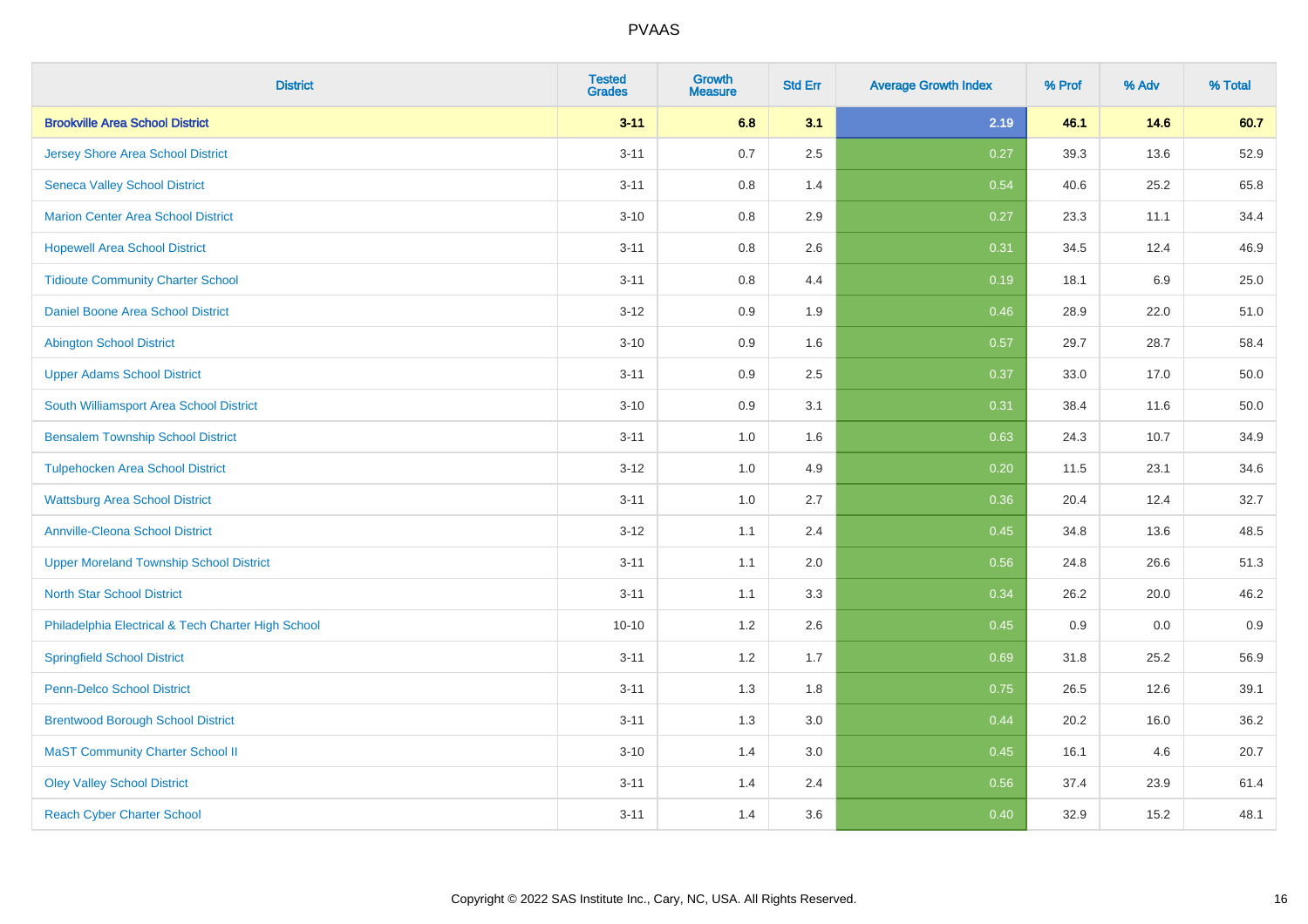| <b>District</b>                           | <b>Tested</b><br><b>Grades</b> | <b>Growth</b><br><b>Measure</b> | <b>Std Err</b> | <b>Average Growth Index</b> | % Prof | % Adv | % Total |
|-------------------------------------------|--------------------------------|---------------------------------|----------------|-----------------------------|--------|-------|---------|
| <b>Brookville Area School District</b>    | $3 - 11$                       | 6.8                             | 3.1            | 2.19                        | 46.1   | 14.6  | 60.7    |
| <b>Tunkhannock Area School District</b>   | $3 - 11$                       | 1.4                             | 2.0            | 0.71                        | 29.8   | 18.1  | 47.9    |
| <b>Haverford Township School District</b> | $3 - 11$                       | 1.4                             | 1.4            | 1.05                        | 36.7   | 26.3  | 63.0    |
| <b>Centennial School District</b>         | $3 - 10$                       | 1.5                             | 1.5            | 0.98                        | 23.6   | 12.4  | 36.0    |
| <b>Moon Area School District</b>          | $3 - 11$                       | 1.5                             | 1.8            | 0.86                        | 34.5   | 25.5  | 60.0    |
| <b>Avella Area School District</b>        | $3 - 12$                       | 1.6                             | 4.7            | 0.34                        | 34.8   | 7.2   | 42.0    |
| <b>Juniata Valley School District</b>     | $3 - 11$                       | 1.6                             | 3.2            | 0.51                        | 23.1   | 9.4   | 32.5    |
| <b>Shenango Area School District</b>      | $3 - 11$                       | 1.7                             | 3.2            | 0.52                        | 41.4   | 13.8  | 55.3    |
| <b>Lewisburg Area School District</b>     | $3 - 11$                       | 1.7                             | 2.4            | 0.72                        | 35.9   | 35.9  | 71.8    |
| <b>Forest Hills School District</b>       | $3 - 11$                       | 1.8                             | 2.5            | 0.71                        | 28.8   | 10.3  | 39.1    |
| West Jefferson Hills School District      | $3 - 11$                       | 1.9                             | 1.9            | 0.99                        | 34.8   | 27.3  | 62.1    |
| <b>Pottstown School District</b>          | $3 - 12$                       | 2.0                             | 2.2            | 0.88                        | 19.4   | 6.2   | 25.6    |
| <b>Blackhawk School District</b>          | $3 - 11$                       | 2.0                             | 2.3            | 0.87                        | 34.6   | 20.7  | 55.3    |
| <b>Bethlehem-Center School District</b>   | $3 - 10$                       | 2.1                             | 3.5            | 0.59                        | 32.3   | 4.6   | 36.9    |
| Esperanza Academy Charter School          | $4 - 11$                       | 2.1                             | 2.1            | 1.01                        | 14.2   | 3.6   | 17.8    |
| <b>Upper Dublin School District</b>       | $3 - 12$                       | 2.1                             | 1.8            | 1.19                        | 34.7   | 30.0  | 64.7    |
| <b>Solanco School District</b>            | $3 - 11$                       | 2.2                             | 1.8            | 1.18                        | 27.2   | 15.0  | 42.3    |
| <b>Mercer Area School District</b>        | $3 - 11$                       | 2.2                             | 3.1            | 0.70                        | 24.4   | 11.8  | 36.2    |
| <b>Belmont Charter School</b>             | $3 - 10$                       | 2.2                             | 3.4            | 0.64                        | 5.3    | 1.8   | $7.0$   |
| <b>West Shore School District</b>         | $3 - 12$                       | 2.2                             | 1.3            | 1.68                        | 31.8   | 15.2  | 47.1    |
| Mt Lebanon School District                | $3 - 11$                       | 2.4                             | 1.3            | 1.79                        | 39.3   | 37.4  | 76.8    |
| <b>Conestoga Valley School District</b>   | $3 - 11$                       | 2.4                             | 1.7            | 1.43                        | 35.0   | 23.5  | 58.5    |
| <b>South Western School District</b>      | $3 - 12$                       | 2.5                             | 1.7            | 1.48                        | 36.2   | 19.7  | 55.9    |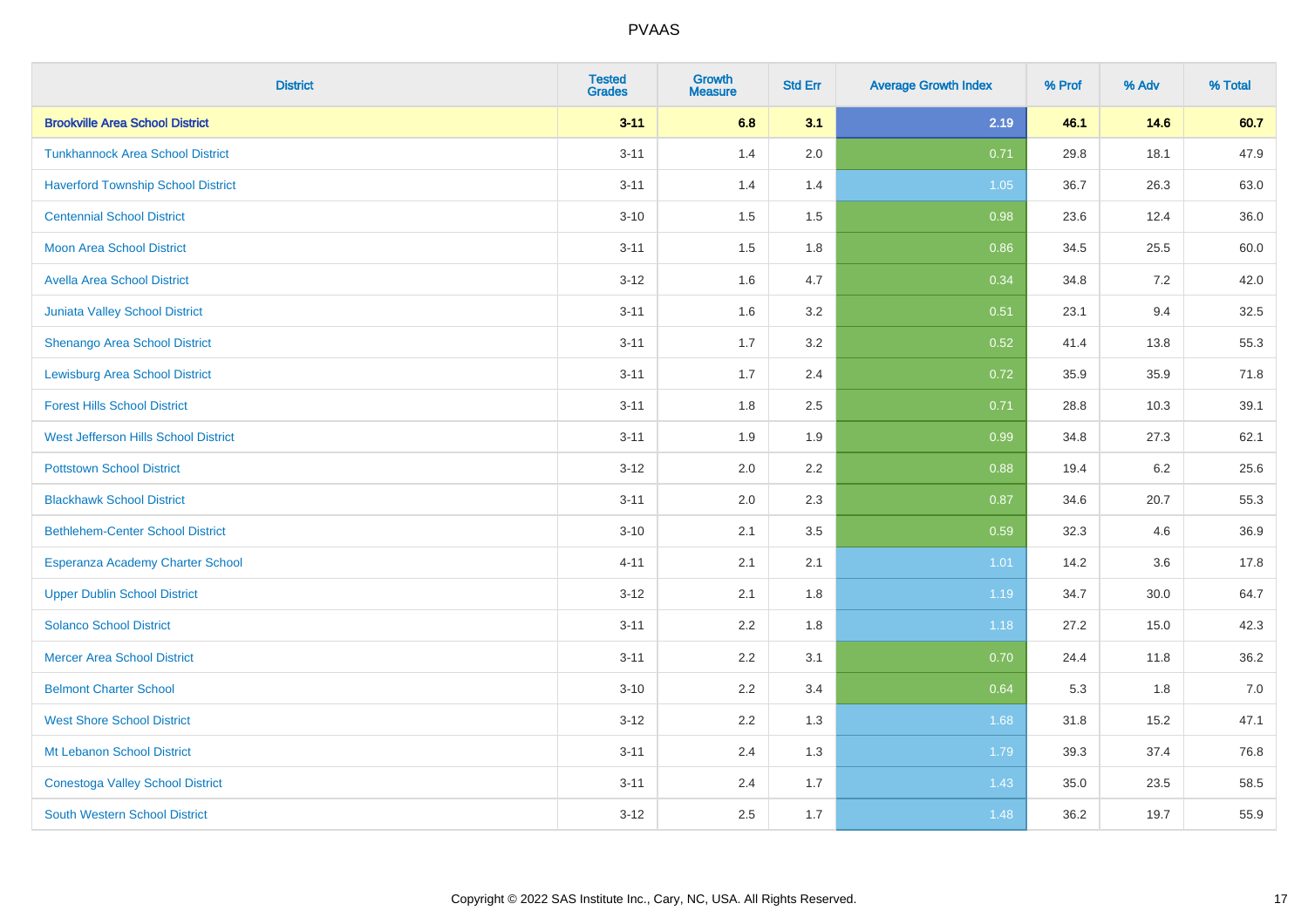| <b>District</b>                                 | <b>Tested</b><br><b>Grades</b> | <b>Growth</b><br><b>Measure</b> | <b>Std Err</b> | <b>Average Growth Index</b> | % Prof | % Adv | % Total |
|-------------------------------------------------|--------------------------------|---------------------------------|----------------|-----------------------------|--------|-------|---------|
| <b>Brookville Area School District</b>          | $3 - 11$                       | 6.8                             | 3.1            | 2.19                        | 46.1   | 14.6  | 60.7    |
| <b>Bermudian Springs School District</b>        | $3 - 11$                       | 2.5                             | 2.4            | $1.05$                      | 31.8   | 23.5  | 55.3    |
| <b>Sullivan County School District</b>          | $3 - 10$                       | 2.5                             | 4.3            | 0.58                        | 43.6   | 7.7   | 51.3    |
| <b>Union School District</b>                    | $3 - 12$                       | 2.5                             | 3.7            | 0.69                        | 17.9   | 10.4  | 28.4    |
| <b>School Lane Charter School</b>               | $3 - 11$                       | 2.6                             | 3.6            | 0.72                        | 23.1   | 18.7  | 41.8    |
| <b>Williams Valley School District</b>          | $3 - 11$                       | 2.6                             | 3.7            | 0.69                        | 17.0   | 5.1   | 22.0    |
| <b>Austin Area School District</b>              | $3 - 11$                       | 2.6                             | 6.0            | 0.43                        | 25.0   | 18.8  | 43.8    |
| <b>Athens Area School District</b>              | $3 - 11$                       | 2.6                             | 2.3            | 1.11                        | 34.9   | 12.3  | 47.3    |
| <b>Perkiomen Valley School District</b>         | $3 - 11$                       | 2.7                             | 1.5            | 1.83                        | 35.0   | 25.3  | 60.3    |
| <b>Mastery Charter School - Pickett Campus</b>  | $6 - 10$                       | 2.7                             | 4.2            | 0.65                        | 20.6   | 0.0   | 20.6    |
| <b>Eastern Lancaster County School District</b> | $3 - 12$                       | 2.9                             | 3.2            | 0.91                        | 35.2   | 36.4  | 71.6    |
| <b>Ringgold School District</b>                 | $3 - 11$                       | 2.9                             | 2.2            | 1.32                        | 23.8   | 13.3  | 37.1    |
| <b>Penn-Trafford School District</b>            | $3 - 11$                       | 2.9                             | 1.8            | 1.68                        | 46.3   | 26.2  | 72.5    |
| <b>Waynesboro Area School District</b>          | $3 - 12$                       | 3.0                             | 1.8            | 1.67                        | 26.0   | 23.5  | 49.5    |
| <b>Gateway School District</b>                  | $3 - 11$                       | 3.1                             | 2.0            | 1.55                        | 35.7   | 18.5  | 54.2    |
| Northampton Area School District                | $3 - 11$                       | 3.2                             | 1.5            | 2.05                        | 29.8   | 17.9  | 47.7    |
| <b>Clarion Area School District</b>             | $3 - 11$                       | $3.2\,$                         | 3.7            | 0.88                        | 31.7   | 13.3  | 45.0    |
| North Clarion County School District            | $3 - 12$                       | 3.4                             | 4.1            | 0.83                        | 45.0   | 18.8  | 63.8    |
| <b>Fort Leboeuf School District</b>             | $3 - 11$                       | 3.5                             | 2.2            | 1.58                        | 32.0   | 16.8  | 48.8    |
| <b>Bellwood-Antis School District</b>           | $3 - 10$                       | 3.5                             | 2.8            | 1.24                        | 40.9   | 19.4  | 60.2    |
| <b>Keystone Central School District</b>         | $3 - 11$                       | 3.6                             | 1.8            | 2.04                        | 27.1   | 14.6  | 41.8    |
| <b>Western Wayne School District</b>            | $3 - 11$                       | 3.6                             | 2.6            | 1.39                        | 30.8   | 16.2  | 47.0    |
| <b>Midd-West School District</b>                | $3 - 11$                       | 3.6                             | 2.6            | 1.42                        | 28.6   | 25.0  | 53.6    |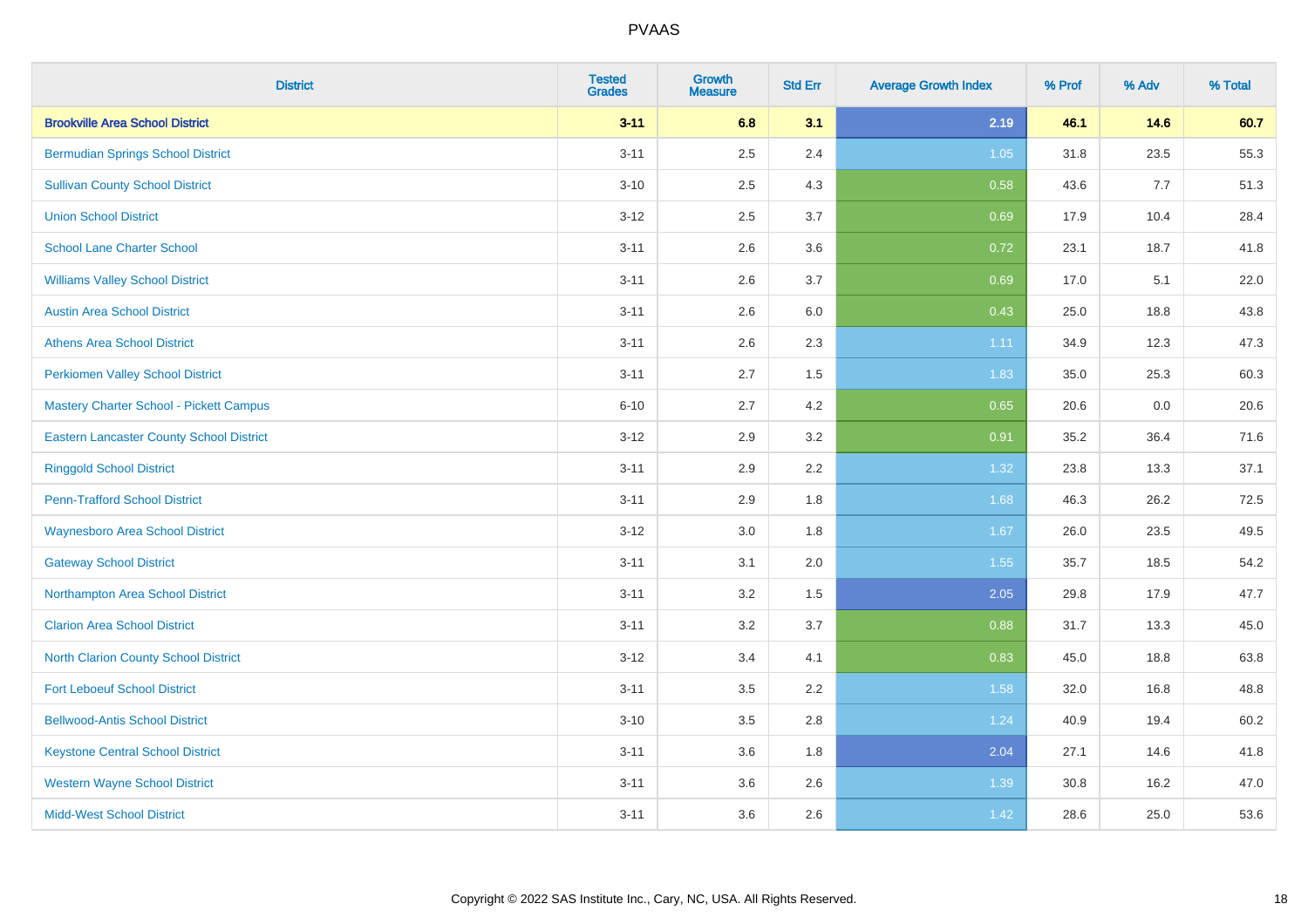| <b>District</b>                                    | <b>Tested</b><br><b>Grades</b> | <b>Growth</b><br><b>Measure</b> | <b>Std Err</b> | <b>Average Growth Index</b> | % Prof | % Adv | % Total |
|----------------------------------------------------|--------------------------------|---------------------------------|----------------|-----------------------------|--------|-------|---------|
| <b>Brookville Area School District</b>             | $3 - 11$                       | 6.8                             | 3.1            | 2.19                        | 46.1   | 14.6  | 60.7    |
| <b>Sharpsville Area School District</b>            | $3 - 11$                       | 3.8                             | 3.7            | 1.04                        | 41.1   | 23.2  | 64.3    |
| <b>Newport School District</b>                     | $3 - 12$                       | 3.8                             | 3.3            | 1.17                        | 38.8   | 10.4  | 49.2    |
| Northeastern York School District                  | $3 - 11$                       | 3.8                             | 1.8            | 2.11                        | 32.7   | 21.0  | 53.7    |
| <b>Spring Grove Area School District</b>           | $3 - 11$                       | 3.9                             | 2.0            | 1.90                        | 30.0   | 23.0  | 53.0    |
| Susquehanna Township School District               | $3 - 12$                       | 3.9                             | 2.7            | 1.45                        | 19.0   | 13.1  | 32.0    |
| <b>Southeast Delco School District</b>             | $3 - 10$                       | 3.9                             | 3.5            | 1.12                        | 18.6   | 3.4   | 22.0    |
| <b>Brownsville Area School District</b>            | $3 - 12$                       | 3.9                             | 3.8            | 1.04                        | 22.0   | 8.5   | 30.5    |
| <b>Chestnut Ridge School District</b>              | $3 - 12$                       | 4.0                             | 2.9            | 1.38                        | 33.2   | 11.0  | 44.2    |
| <b>Eastern Lebanon County School District</b>      | $3 - 11$                       | 4.0                             | 2.1            | 1.89                        | 23.5   | 11.5  | 35.0    |
| Philipsburg-Osceola Area School District           | $3 - 11$                       | 4.1                             | 3.0            | 1.37                        | 22.5   | 16.2  | 38.8    |
| <b>Commonwealth Charter Academy Charter School</b> | $3 - 10$                       | 4.2                             | 1.6            | 2.68                        | 27.0   | 15.6  | 42.5    |
| <b>Bloomsburg Area School District</b>             | $3 - 10$                       | 4.3                             | 3.4            | 1.26                        | 36.5   | 20.6  | 57.1    |
| <b>Purchase Line School District</b>               | $3 - 12$                       | 4.3                             | 3.3            | 1.30                        | 32.3   | 9.0   | 41.4    |
| <b>Reading School District</b>                     | $3 - 11$                       | 4.3                             | 1.2            | 3.71                        | 16.8   | 6.0   | 22.8    |
| South Middleton School District                    | $3 - 11$                       | 4.4                             | 2.2            | 1.95                        | 31.1   | 16.4  | 47.5    |
| <b>Downingtown Area School District</b>            | $3 - 11$                       | 4.4                             | 1.1            | 4.06                        | 30.1   | 32.0  | 62.2    |
| Pennsylvania Virtual Charter School                | $3 - 11$                       | 4.4                             | 3.4            | 1.31                        | 29.8   | 21.2  | 51.0    |
| <b>Red Lion Area School District</b>               | $3 - 11$                       | 4.5                             | 1.9            | 2.31                        | 32.3   | 21.5  | 53.8    |
| <b>Mckeesport Area School District</b>             | $3 - 12$                       | 4.6                             | 2.2            | 2.14                        | 21.1   | 4.4   | 25.5    |
| <b>Central Valley School District</b>              | $3 - 10$                       | 4.7                             | 2.6            | 1.83                        | 37.8   | 18.5  | 56.3    |
| <b>East Pennsboro Area School District</b>         | $3 - 11$                       | 4.8                             | 2.1            | 2.26                        | 36.8   | 16.9  | 53.7    |
| <b>Conemaugh Township Area School District</b>     | $3 - 12$                       | 4.8                             | 3.5            | 1.39                        | 30.9   | 27.8  | 58.8    |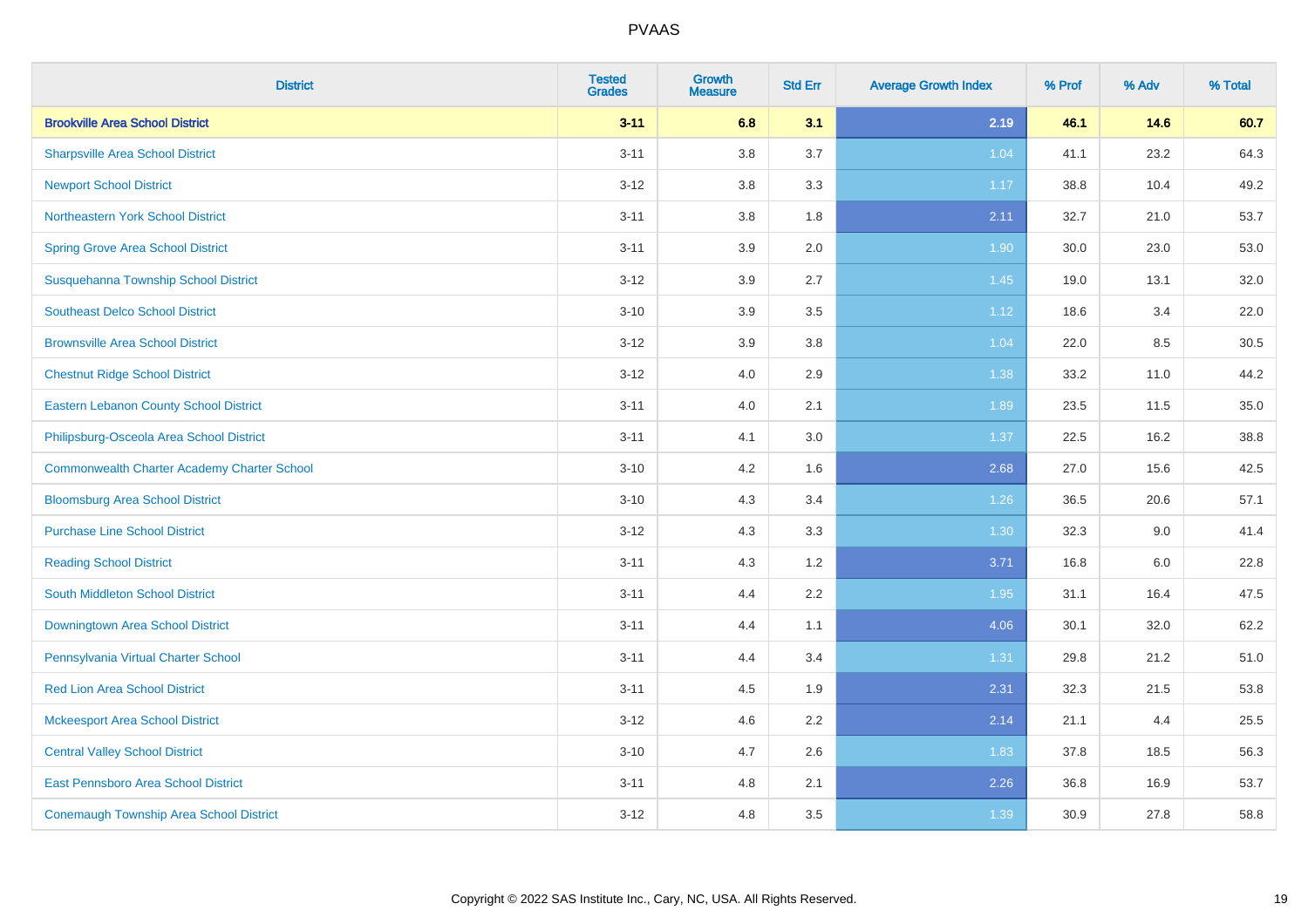| <b>District</b>                                | <b>Tested</b><br><b>Grades</b> | <b>Growth</b><br><b>Measure</b> | <b>Std Err</b> | <b>Average Growth Index</b> | % Prof | % Adv | % Total |
|------------------------------------------------|--------------------------------|---------------------------------|----------------|-----------------------------|--------|-------|---------|
| <b>Brookville Area School District</b>         | $3 - 11$                       | 6.8                             | 3.1            | 2.19                        | 46.1   | 14.6  | 60.7    |
| <b>Wallingford-Swarthmore School District</b>  | $3 - 10$                       | $5.0\,$                         | 2.2            | 2.25                        | 33.3   | 37.1  | 70.4    |
| Johnsonburg Area School District               | $3 - 11$                       | 5.0                             | 3.9            | 1.27                        | 35.5   | 11.8  | 47.4    |
| Aspira Bilingual Cyber Charter School          | $3 - 11$                       | 5.1                             | 5.8            | 0.87                        | 4.8    | 0.0   | 4.8     |
| Hope For Hyndman Charter School                | $3 - 11$                       | 5.1                             | 5.8            | 0.88                        | 14.3   | 7.1   | 21.4    |
| <b>Lower Dauphin School District</b>           | $3 - 11$                       | 5.3                             | 1.8            | 3.03                        | 30.6   | 26.8  | 57.5    |
| <b>Great Valley School District</b>            | $3 - 11$                       | 5.4                             | 2.0            | 2.77                        | 33.8   | 33.5  | 67.3    |
| <b>Galeton Area School District</b>            | $3 - 11$                       | 5.4                             | 5.4            | 1.01                        | 33.3   | 22.2  | 55.6    |
| <b>Pennsbury School District</b>               | $3 - 11$                       | 5.6                             | 1.3            | 4.38                        | 37.7   | 27.7  | 65.4    |
| <b>Crawford Central School District</b>        | $3 - 11$                       | 5.7                             | 2.1            | 2.71                        | 26.4   | 15.8  | 42.1    |
| <b>Wyalusing Area School District</b>          | $3 - 12$                       | 5.7                             | 3.2            | 1.78                        | 38.6   | 12.9  | 51.4    |
| <b>Upper Perkiomen School District</b>         | $3 - 11$                       | 5.7                             | 1.9            | 3.04                        | 25.4   | 19.9  | 45.4    |
| <b>Sayre Area School District</b>              | $3 - 11$                       | 5.8                             | 3.2            | 1.81                        | 30.3   | 21.0  | 51.3    |
| <b>Smethport Area School District</b>          | $3 - 12$                       | 5.8                             | 3.8            | 1.52                        | 24.6   | 20.0  | 44.6    |
| <b>Brandywine Heights Area School District</b> | $3 - 11$                       | 5.8                             | 2.6            | 2.27                        | 27.7   | 28.6  | 56.2    |
| <b>Halifax Area School District</b>            | $3 - 11$                       | 5.8                             | 3.5            | 1.64                        | 32.1   | 18.9  | 50.9    |
| <b>Salisbury Township School District</b>      | $3 - 11$                       | 5.8                             | 3.6            | 1.62                        | 24.4   | 12.6  | 37.0    |
| Huntingdon Area School District                | $3 - 11$                       | 5.8                             | 2.6            | 2.28                        | 27.8   | 17.4  | 45.2    |
| <b>Donegal School District</b>                 | $3 - 12$                       | 5.9                             | 2.2            | 2.72                        | 34.1   | 23.1  | 57.2    |
| Saint Marys Area School District               | $3 - 11$                       | 6.0                             | 2.2            | 2.69                        | 35.4   | 18.3  | 53.7    |
| South Fayette Township School District         | $3 - 11$                       | 6.0                             | 1.8            | 3.33                        | 32.2   | 38.3  | 70.5    |
| <b>Hazleton Area School District</b>           | $3 - 11$                       | 6.0                             | 1.6            | 3.85                        | 20.5   | 9.0   | 29.5    |
| <b>Penncrest School District</b>               | $3 - 11$                       | 6.0                             | 1.9            | 3.24                        | 31.1   | 16.9  | 48.0    |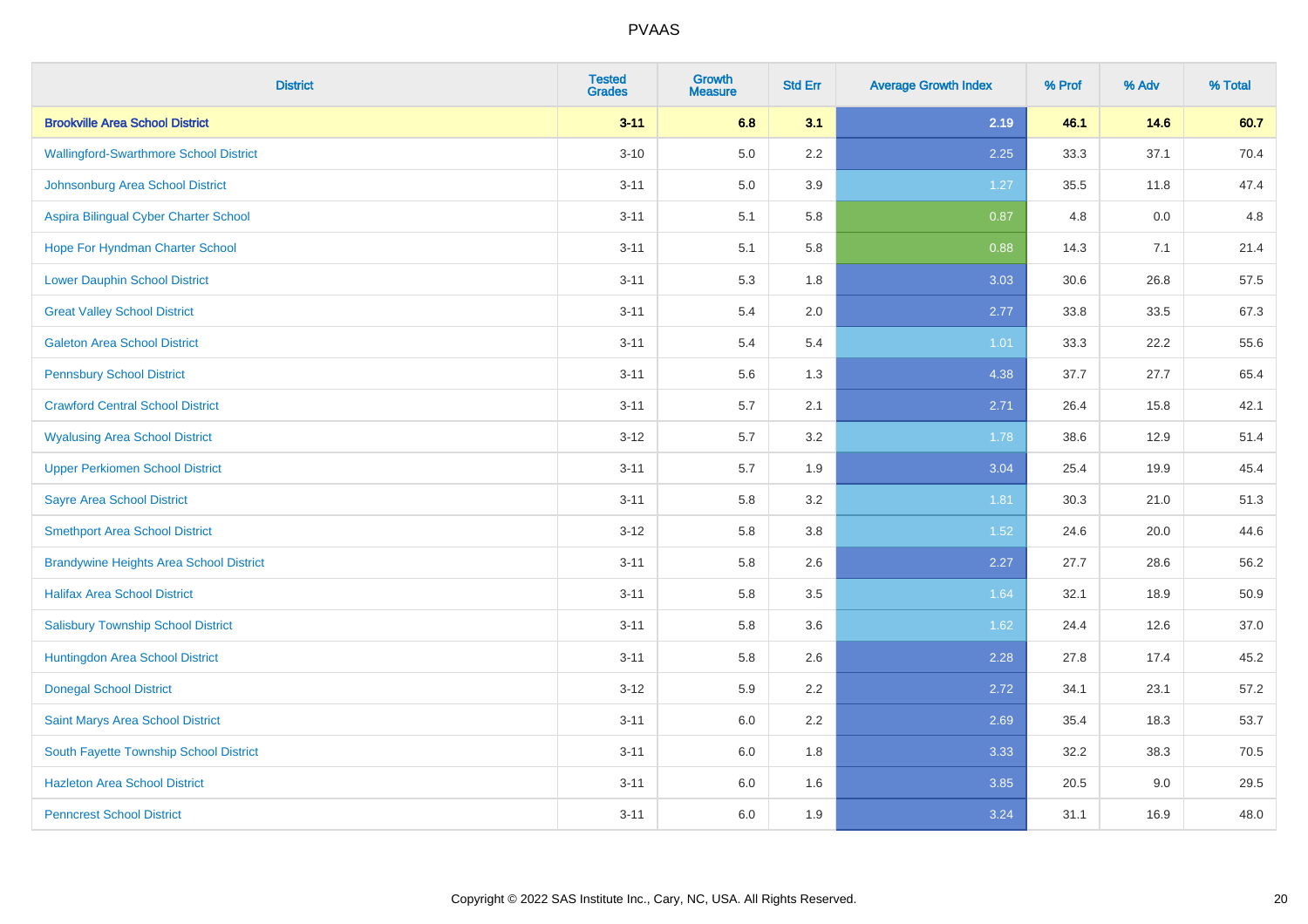| <b>District</b>                               | <b>Tested</b><br><b>Grades</b> | <b>Growth</b><br><b>Measure</b> | <b>Std Err</b> | <b>Average Growth Index</b> | % Prof | % Adv | % Total |
|-----------------------------------------------|--------------------------------|---------------------------------|----------------|-----------------------------|--------|-------|---------|
| <b>Brookville Area School District</b>        | $3 - 11$                       | 6.8                             | 3.1            | 2.19                        | 46.1   | 14.6  | 60.7    |
| <b>Multicultural Academy Charter School</b>   | $9 - 11$                       | 6.0                             | 3.4            | 1.77                        | 12.3   | 0.0   | 12.3    |
| Northern Lehigh School District               | $3-12$                         | 6.1                             | 2.5            | 2.42                        | 21.4   | 18.0  | 39.3    |
| South Butler County School District           | $3 - 10$                       | 6.3                             | 2.2            | 2.80                        | 37.8   | 19.2  | 57.0    |
| <b>United School District</b>                 | $3 - 11$                       | 6.3                             | 3.3            | 1.89                        | 38.8   | 16.3  | 55.0    |
| <b>Easton Area School District</b>            | $3-12$                         | 6.3                             | 1.3            | 4.91                        | 24.1   | 13.0  | 37.1    |
| <b>Bedford Area School District</b>           | $3 - 11$                       | 6.4                             | 2.4            | 2.68                        | 31.0   | 20.6  | 51.6    |
| People For People Charter School              | $3 - 12$                       | 6.4                             | 5.6            | 1.15                        | 2.4    | 0.0   | 2.4     |
| <b>Tamaqua Area School District</b>           | $3-12$                         | 6.5                             | 2.4            | 2.72                        | 34.3   | 17.5  | 51.8    |
| <b>Port Allegany School District</b>          | $3 - 11$                       | 6.5                             | 3.7            | 1.74                        | 26.4   | 11.3  | 37.7    |
| 21st Century Cyber Charter School             | $6 - 12$                       | 6.6                             | 2.1            | 3.16                        | 29.0   | 21.8  | 50.8    |
| <b>Mars Area School District</b>              | $3 - 10$                       | 6.6                             | 1.9            | 3.45                        | 36.7   | 32.4  | 69.1    |
| Mastery Charter School - Hardy Williams       | $3 - 11$                       | 6.6                             | 3.0            | 2.21                        | 24.7   | 1.2   | 25.9    |
| <b>Bellefonte Area School District</b>        | $3 - 11$                       | 6.7                             | 2.0            | 3.34                        | 28.8   | 21.5  | 50.2    |
| <b>Abington Heights School District</b>       | $3 - 11$                       | 6.7                             | 1.7            | 4.00                        | 33.8   | 31.7  | 65.5    |
| Pennsylvania Distance Learning Charter School | $3 - 12$                       | 6.8                             | 3.4            | 1.99                        | 19.8   | 6.2   | 25.9    |
| <b>Northern Potter School District</b>        | $3-12$                         | 6.8                             | 4.6            | 1.48                        | 30.6   | 11.1  | 41.7    |
| Northern Tioga School District                | $3 - 12$                       | $6.8\,$                         | 2.6            | 2.64                        | 25.0   | 16.9  | 41.9    |
| <b>Brookville Area School District</b>        | $3 - 11$                       | 6.8                             | 3.1            | 2.19                        | 46.1   | 14.6  | 60.7    |
| <b>Ephrata Area School District</b>           | $3 - 11$                       | 6.8                             | 1.7            | 4.08                        | 31.6   | 17.1  | 48.8    |
| <b>Muncy School District</b>                  | $3 - 11$                       | 6.9                             | 3.3            | 2.12                        | 37.6   | 18.8  | 56.4    |
| <b>William Penn School District</b>           | $3 - 12$                       | 7.0                             | 1.9            | 3.61                        | 14.0   | 7.2   | 21.3    |
| <b>Bentworth School District</b>              | $3 - 11$                       | 7.0                             | $3.0\,$        | 2.36                        | 26.6   | 17.0  | 43.6    |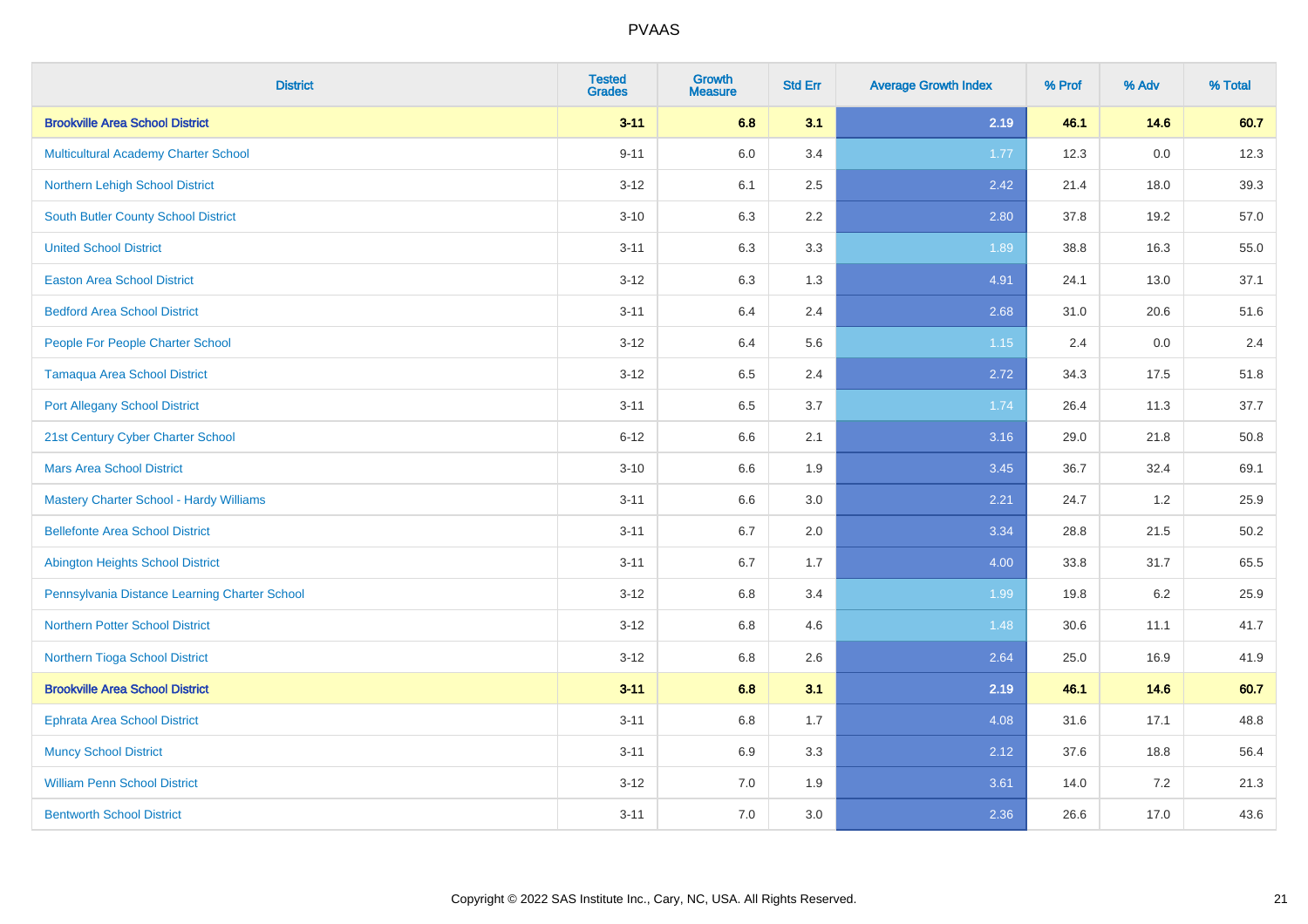| <b>District</b>                               | <b>Tested</b><br><b>Grades</b> | <b>Growth</b><br><b>Measure</b> | <b>Std Err</b> | <b>Average Growth Index</b> | % Prof | % Adv | % Total |
|-----------------------------------------------|--------------------------------|---------------------------------|----------------|-----------------------------|--------|-------|---------|
| <b>Brookville Area School District</b>        | $3 - 11$                       | 6.8                             | 3.1            | 2.19                        | 46.1   | 14.6  | 60.7    |
| Leechburg Area School District                | $3 - 11$                       | 7.0                             | 3.9            | 1.79                        | 37.7   | 4.9   | 42.6    |
| <b>Penn Manor School District</b>             | $3 - 11$                       | 7.1                             | 1.5            | 4.82                        | 26.7   | 20.5  | 47.2    |
| <b>Elizabethtown Area School District</b>     | $3 - 12$                       | 7.1                             | 1.7            | 4.19                        | 36.4   | 27.6  | 64.0    |
| <b>Esperanza Cyber Charter School</b>         | $3 - 11$                       | 7.1                             | 6.1            | $1.15$                      | 8.8    | 2.9   | 11.8    |
| <b>Conrad Weiser Area School District</b>     | $3 - 11$                       | 7.1                             | 2.1            | 3.34                        | 28.2   | 14.4  | 42.6    |
| Dr Robert Ketterer Charter School Inc         | $6 - 12$                       | 7.1                             | 4.3            | 1.66                        | 7.3    | 1.7   | 9.0     |
| <b>Dover Area School District</b>             | $3 - 12$                       | 7.1                             | 1.9            | 3.78                        | 33.0   | 18.7  | 51.7    |
| <b>Phoenixville Area School District</b>      | $3 - 11$                       | 7.3                             | 1.8            | 3.96                        | 32.3   | 27.6  | 59.8    |
| <b>York Suburban School District</b>          | $3 - 11$                       | 7.4                             | 2.1            | 3.55                        | 24.9   | 31.2  | 56.1    |
| <b>Pennridge School District</b>              | $3 - 10$                       | 7.4                             | 1.5            | 5.10                        | 32.0   | 27.6  | 59.6    |
| <b>Hampton Township School District</b>       | $3 - 11$                       | 7.4                             | 2.0            | 3.79                        | 37.9   | 39.2  | 77.0    |
| <b>Radnor Township School District</b>        | $3 - 12$                       | 7.5                             | 1.9            | 4.03                        | 33.0   | 38.3  | 71.3    |
| <b>Stroudsburg Area School District</b>       | $3 - 11$                       | 7.5                             | 1.6            | 4.70                        | 30.4   | 18.3  | 48.7    |
| <b>Bald Eagle Area School District</b>        | $3 - 11$                       | 7.6                             | 2.5            | 3.00                        | 31.6   | 15.6  | 47.3    |
| <b>Conewago Valley School District</b>        | $3 - 12$                       | 7.6                             | 1.7            | 4.46                        | 41.3   | 19.4  | 60.6    |
| <b>Avon Grove School District</b>             | $3 - 10$                       | 7.6                             | 1.4            | 5.29                        | 33.7   | 33.2  | 67.0    |
| <b>Juniata County School District</b>         | $3 - 12$                       | 7.7                             | 2.0            | 3.81                        | 22.9   | 18.9  | 41.8    |
| <b>Palisades School District</b>              | $3 - 11$                       | 7.7                             | 2.9            | 2.66                        | 27.8   | 20.3  | 48.1    |
| <b>Keystone School District</b>               | $3 - 11$                       | 7.8                             | 5.7            | 1.37                        | 35.0   | 45.0  | 80.0    |
| <b>Glendale School District</b>               | $3 - 10$                       | 7.9                             | $3.5\,$        | 2.25                        | 42.6   | 9.3   | 51.8    |
| <b>Mastery Charter School - Thomas Campus</b> | $3 - 10$                       | 7.9                             | 5.7            | 1.39                        | 12.5   | 0.0   | 12.5    |
| Pennsylvania Leadership Charter School        | $3 - 11$                       | 8.0                             | 1.9            | 4.22                        | 33.1   | 27.8  | 60.9    |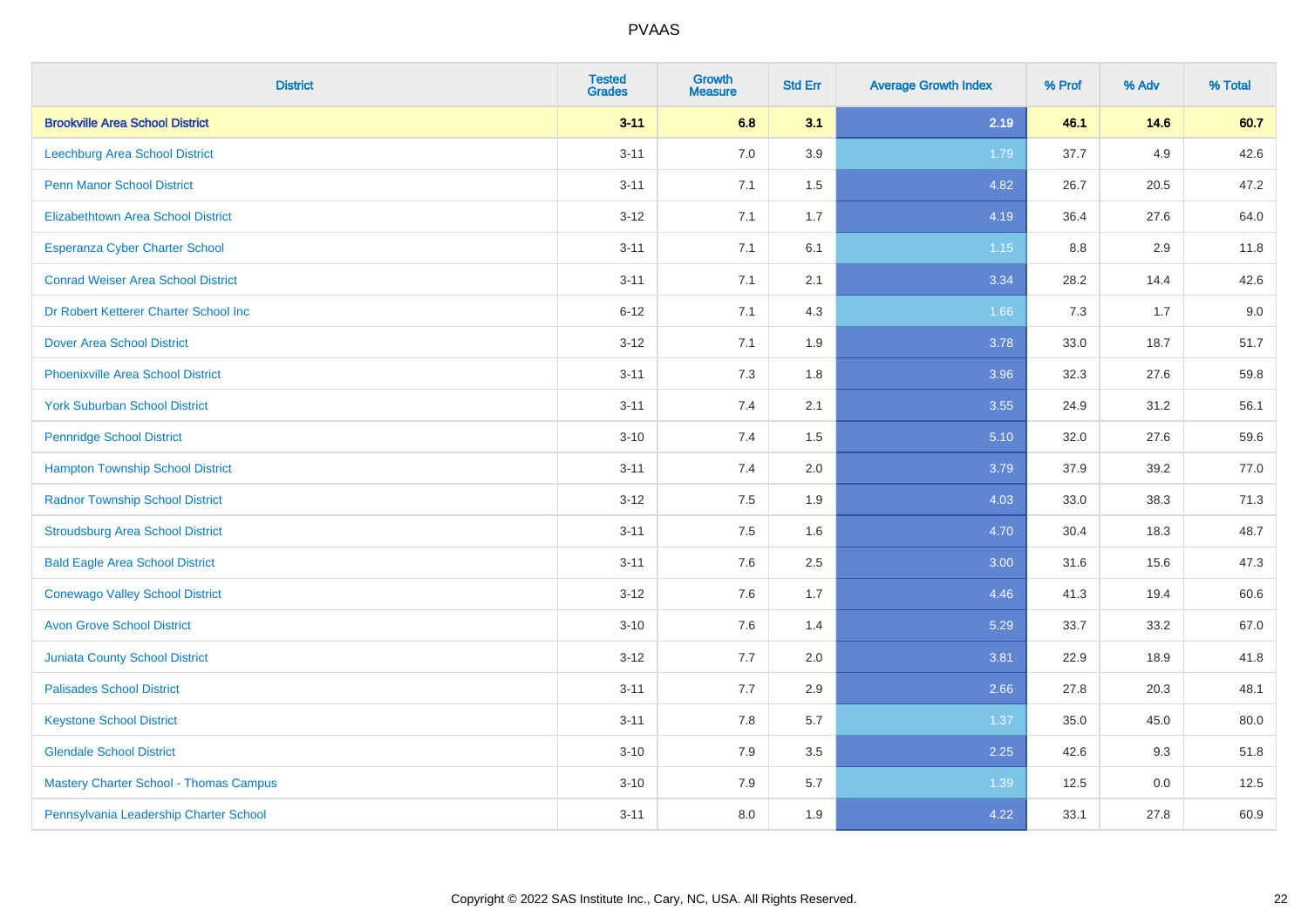| <b>District</b>                                | <b>Tested</b><br><b>Grades</b> | <b>Growth</b><br><b>Measure</b> | <b>Std Err</b> | <b>Average Growth Index</b> | % Prof | % Adv | % Total |
|------------------------------------------------|--------------------------------|---------------------------------|----------------|-----------------------------|--------|-------|---------|
| <b>Brookville Area School District</b>         | $3 - 11$                       | 6.8                             | 3.1            | 2.19                        | 46.1   | 14.6  | 60.7    |
| <b>Dallas School District</b>                  | $3 - 11$                       | 8.1                             | 2.1            | 3.87                        | 32.4   | 22.4  | 54.8    |
| <b>Benton Area School District</b>             | $3 - 10$                       | 8.1                             | 4.0            | 2.01                        | 35.7   | 28.6  | 64.3    |
| <b>Cornwall-Lebanon School District</b>        | $3 - 11$                       | 8.2                             | 1.6            | 5.24                        | 28.0   | 20.5  | 48.6    |
| <b>Blue Ridge School District</b>              | $3 - 11$                       | 8.3                             | 3.7            | 2.24                        | 29.6   | 9.3   | 38.9    |
| <b>Fairview School District</b>                | $3 - 11$                       | 8.3                             | 2.4            | 3.43                        | 41.9   | 34.9  | 76.7    |
| <b>Canton Area School District</b>             | $3 - 11$                       | 8.4                             | 2.9            | 2.92                        | 13.8   | 23.0  | 36.8    |
| Northern York County School District           | $3 - 11$                       | 8.4                             | 1.8            | 4.63                        | 24.3   | 23.1  | 47.4    |
| <b>Neshaminy School District</b>               | $3 - 11$                       | 8.6                             | 1.3            | 6.56                        | 31.3   | 23.9  | 55.2    |
| Oil City Area School District                  | $3 - 11$                       | 8.6                             | 2.4            | 3.56                        | 29.1   | 13.1  | 42.2    |
| <b>West Allegheny School District</b>          | $3 - 12$                       | 8.6                             | 2.0            | 4.34                        | 37.3   | 27.2  | 64.5    |
| <b>Lower Moreland Township School District</b> | $3 - 11$                       | 8.7                             | 2.0            | 4.35                        | 38.2   | 33.2  | 71.4    |
| <b>Tredyffrin-Easttown School District</b>     | $3 - 10$                       | 8.7                             | 2.4            | 3.57                        | 35.2   | 35.8  | 71.0    |
| <b>Homer-Center School District</b>            | $3 - 11$                       | 8.8                             | 3.5            | 2.53                        | 38.0   | 17.7  | 55.8    |
| <b>Kane Area School District</b>               | $3 - 10$                       | 8.8                             | 2.9            | 3.07                        | 31.4   | 19.8  | 51.2    |
| <b>Wallenpaupack Area School District</b>      | $3 - 11$                       | $8.8\,$                         | 2.1            | 4.28                        | 28.5   | 18.9  | 47.4    |
| <b>East Penn School District</b>               | $3 - 11$                       | 8.9                             | 1.2            | 7.61                        | 32.8   | 26.4  | 59.2    |
| <b>Spring Cove School District</b>             | $3 - 11$                       | 9.1                             | 2.4            | 3.77                        | 31.8   | 25.4  | 57.1    |
| <b>Millcreek Township School District</b>      | $3 - 11$                       | 9.1                             | 1.4            | 6.61                        | 34.5   | 30.1  | 64.6    |
| <b>Pine-Richland School District</b>           | $3 - 11$                       | 9.3                             | 1.7            | 5.56                        | 42.3   | 35.8  | 78.1    |
| <b>Valley View School District</b>             | $3 - 11$                       | 9.3                             | 2.2            | 4.18                        | 26.6   | 23.1  | 49.7    |
| <b>Kutztown Area School District</b>           | $3 - 12$                       | 9.3                             | 2.8            | 3.34                        | 38.5   | 14.6  | 53.2    |
| <b>Apollo-Ridge School District</b>            | $3 - 12$                       | 9.5                             | 3.0            | 3.23                        | 34.0   | 9.4   | 43.4    |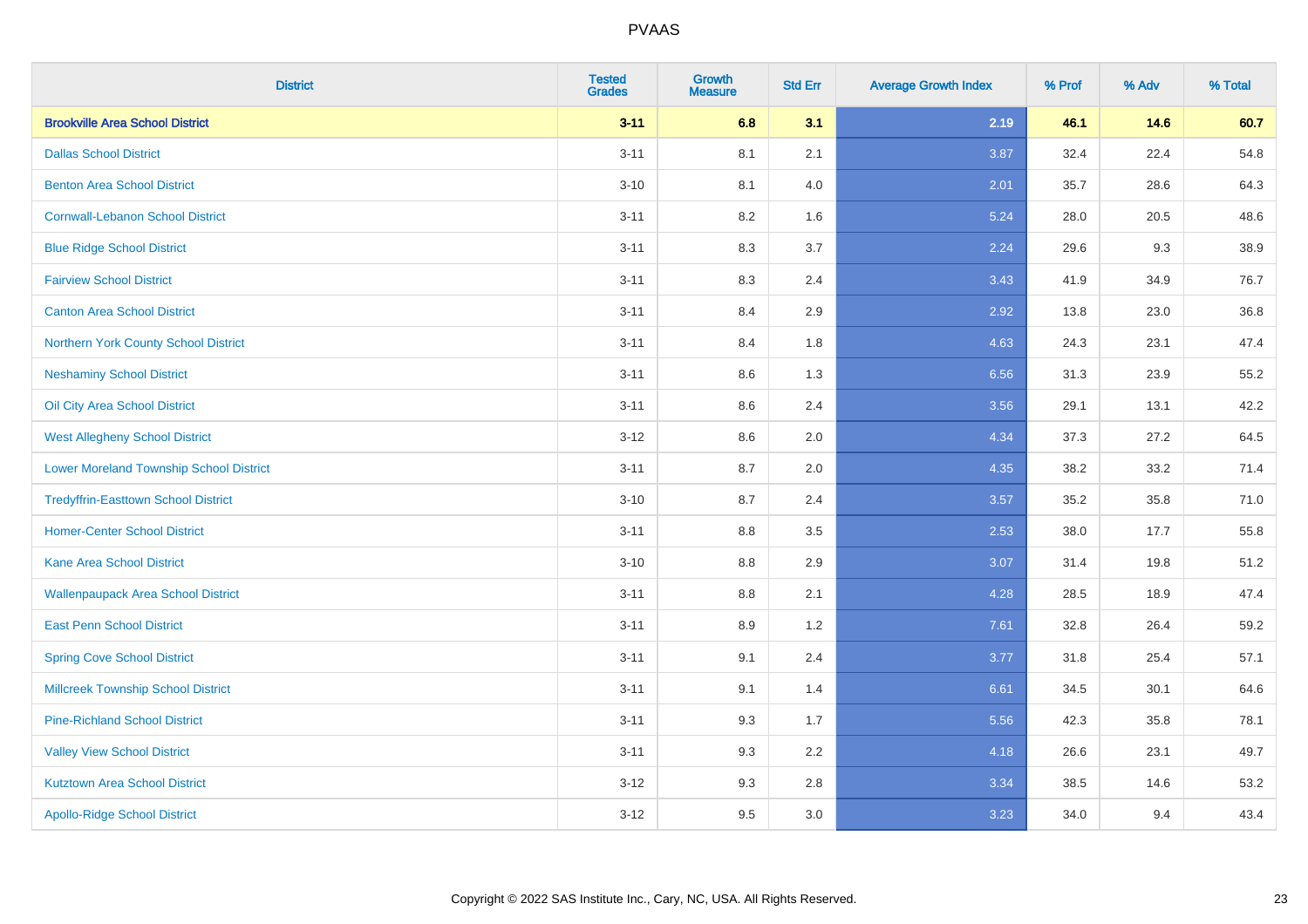| <b>District</b>                          | <b>Tested</b><br><b>Grades</b> | <b>Growth</b><br><b>Measure</b> | <b>Std Err</b> | <b>Average Growth Index</b> | % Prof | % Adv | % Total |
|------------------------------------------|--------------------------------|---------------------------------|----------------|-----------------------------|--------|-------|---------|
| <b>Brookville Area School District</b>   | $3 - 11$                       | 6.8                             | 3.1            | 2.19                        | 46.1   | 14.6  | 60.7    |
| <b>Avon Grove Charter School</b>         | $3 - 11$                       | 9.8                             | 3.1            | 3.18                        | 32.4   | 26.0  | 58.4    |
| <b>Armstrong School District</b>         | $3 - 11$                       | 9.8                             | 1.6            | 6.22                        | 32.8   | 24.6  | 57.4    |
| <b>Oswayo Valley School District</b>     | $3 - 12$                       | 9.9                             | 5.1            | 1.93                        | 26.5   | 44.1  | 70.6    |
| <b>Fleetwood Area School District</b>    | $3 - 10$                       | 10.4                            | 2.0            | 5.19                        | 31.7   | 25.8  | 57.5    |
| <b>Warrior Run School District</b>       | $3 - 11$                       | 10.5                            | 2.7            | 3.86                        | 34.1   | 16.8  | 50.9    |
| <b>Manheim Township School District</b>  | $3-12$                         | 10.9                            | 1.5            | 7.51                        | 30.9   | 31.0  | 61.9    |
| <b>Methacton School District</b>         | $3 - 11$                       | 11.0                            | 1.6            | 6.94                        | 36.0   | 33.6  | 69.6    |
| <b>West Perry School District</b>        | $3 - 11$                       | 11.0                            | 2.3            | 4.76                        | 26.9   | 20.5  | 47.4    |
| Lampeter-Strasburg School District       | $3 - 12$                       | 11.0                            | 1.9            | 5.69                        | 35.4   | 32.3  | 67.7    |
| <b>Wilmington Area School District</b>   | $3 - 11$                       | 11.1                            | 3.3            | 3.37                        | 29.8   | 26.2  | 56.0    |
| <b>Belle Vernon Area School District</b> | $3 - 11$                       | 11.1                            | 2.3            | 4.88                        | 31.6   | 25.4  | 57.1    |
| <b>Steel Valley School District</b>      | $3 - 11$                       | 11.1                            | 3.3            | 3.33                        | 34.8   | 10.1  | 44.9    |
| <b>Upper Darby School District</b>       | $3 - 12$                       | 11.2                            | 1.4            | 8.28                        | 23.8   | 11.8  | 35.6    |
| <b>Greenwood School District</b>         | $3 - 11$                       | 11.3                            | 3.6            | 3.14                        | 31.2   | 32.8  | 63.9    |
| <b>Franklin Regional School District</b> | $3 - 11$                       | 11.3                            | 1.8            | 6.13                        | 30.0   | 35.0  | 65.0    |
| <b>Lehighton Area School District</b>    | $3 - 11$                       | 11.4                            | 2.4            | 4.84                        | 30.5   | 24.9  | 55.3    |
| <b>Line Mountain School District</b>     | $3 - 11$                       | 11.7                            | 3.9            | 3.01                        | 40.4   | 42.3  | 82.7    |
| <b>Whitehall-Coplay School District</b>  | $3 - 11$                       | 11.8                            | 1.7            | 7.06                        | 32.3   | 21.7  | 54.0    |
| <b>Indiana Area School District</b>      | $3 - 11$                       | 12.0                            | 2.0            | 5.98                        | 30.0   | 30.4  | 60.3    |
| <b>Blue Mountain School District</b>     | $3 - 10$                       | 12.2                            | 2.1            | 5.81                        | 30.7   | 26.1  | 56.8    |
| <b>Quaker Valley School District</b>     | $3 - 11$                       | 12.2                            | 2.5            | 4.90                        | 39.5   | 26.4  | 65.9    |
| <b>Montrose Area School District</b>     | $3 - 10$                       | 12.3                            | 2.8            | 4.41                        | 37.8   | 28.9  | 66.7    |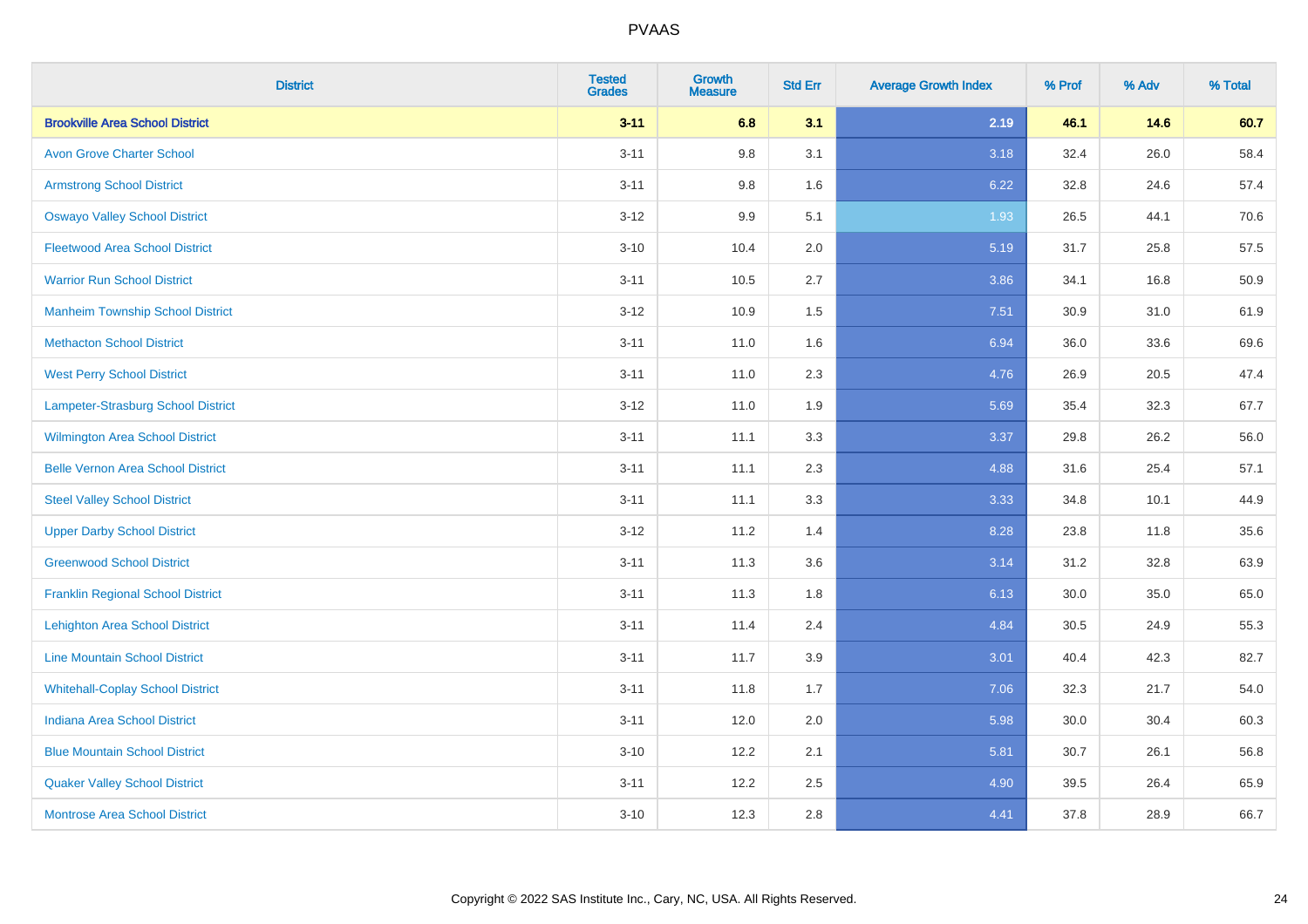| <b>District</b>                                 | <b>Tested</b><br><b>Grades</b> | <b>Growth</b><br><b>Measure</b> | <b>Std Err</b> | <b>Average Growth Index</b> | % Prof | % Adv | % Total |
|-------------------------------------------------|--------------------------------|---------------------------------|----------------|-----------------------------|--------|-------|---------|
| <b>Brookville Area School District</b>          | $3 - 11$                       | 6.8                             | 3.1            | 2.19                        | 46.1   | 14.6  | 60.7    |
| <b>Mifflin County School District</b>           | $3 - 11$                       | 12.3                            | 1.6            | 7.69                        | 35.1   | 15.1  | 50.3    |
| <b>Cocalico School District</b>                 | $3 - 11$                       | 12.3                            | 1.9            | 6.48                        | 28.2   | 32.3  | 60.5    |
| Allegheny-Clarion Valley School District        | $3 - 10$                       | 12.3                            | 4.1            | 3.03                        | 33.3   | 19.0  | 52.4    |
| <b>Manheim Central School District</b>          | $3 - 11$                       | 12.8                            | 2.0            | 6.52                        | 27.8   | 35.4  | 63.2    |
| Pen Argyl Area School District                  | $3 - 12$                       | 12.8                            | 2.5            | 5.10                        | 28.5   | 23.8  | 52.3    |
| <b>Central York School District</b>             | $3 - 12$                       | 12.9                            | 1.5            | 8.64                        | 31.4   | 24.1  | 55.5    |
| <b>Laurel School District</b>                   | $3 - 11$                       | 13.0                            | 3.1            | 4.19                        | 30.3   | 15.7  | 46.1    |
| <b>North Pocono School District</b>             | $3 - 11$                       | 13.1                            | 3.7            | 3.54                        | 31.4   | 33.3  | 64.7    |
| Maritime Academy Charter School                 | $3 - 10$                       | 13.2                            | 3.1            | 4.29                        | 24.0   | 1.3   | 25.3    |
| <b>Lakeland School District</b>                 | $3 - 11$                       | 13.3                            | 2.8            | 4.80                        | 22.2   | 21.2  | 43.4    |
| <b>Tuscarora School District</b>                | $3 - 11$                       | 13.4                            | 2.2            | 6.20                        | 37.1   | 26.3  | 63.4    |
| <b>Hempfield School District</b>                | $3 - 11$                       | 13.4                            | 1.3            | 10.53                       | 29.9   | 36.8  | 66.7    |
| <b>Harbor Creek School District</b>             | $3 - 11$                       | 13.4                            | 2.3            | 5.80                        | 34.5   | 40.7  | 75.2    |
| <b>Council Rock School District</b>             | $3 - 11$                       | 13.5                            | 1.1            | 12.27                       | 32.0   | 35.4  | 67.4    |
| <b>Iroquois School District</b>                 | $3 - 11$                       | 13.6                            | 2.8            | 4.83                        | 33.3   | 16.0  | 49.4    |
| <b>Upper Saint Clair School District</b>        | $3 - 11$                       | 13.8                            | 1.8            | 7.86                        | 32.2   | 44.5  | 76.7    |
| <b>Upper Merion Area School District</b>        | $3 - 11$                       | 14.0                            | 2.0            | 7.15                        | 34.4   | 32.6  | 67.0    |
| <b>Hermitage School District</b>                | $3 - 12$                       | 14.0                            | 2.5            | 5.59                        | 34.0   | 27.0  | 61.0    |
| <b>Peters Township School District</b>          | $3 - 11$                       | 14.1                            | 1.7            | 8.16                        | 35.2   | 41.6  | 76.8    |
| Penns Valley Area School District               | $3 - 12$                       | 14.1                            | 2.6            | 5.33                        | 29.6   | 23.3  | 52.9    |
| Capital Area School for the Arts Charter School | $9 - 11$                       | 14.2                            | 4.5            | 3.13                        | 27.5   | 30.0  | 57.5    |
| <b>Agora Cyber Charter School</b>               | $3 - 11$                       | 14.6                            | 2.4            | 6.03                        | 24.7   | 19.5  | 44.2    |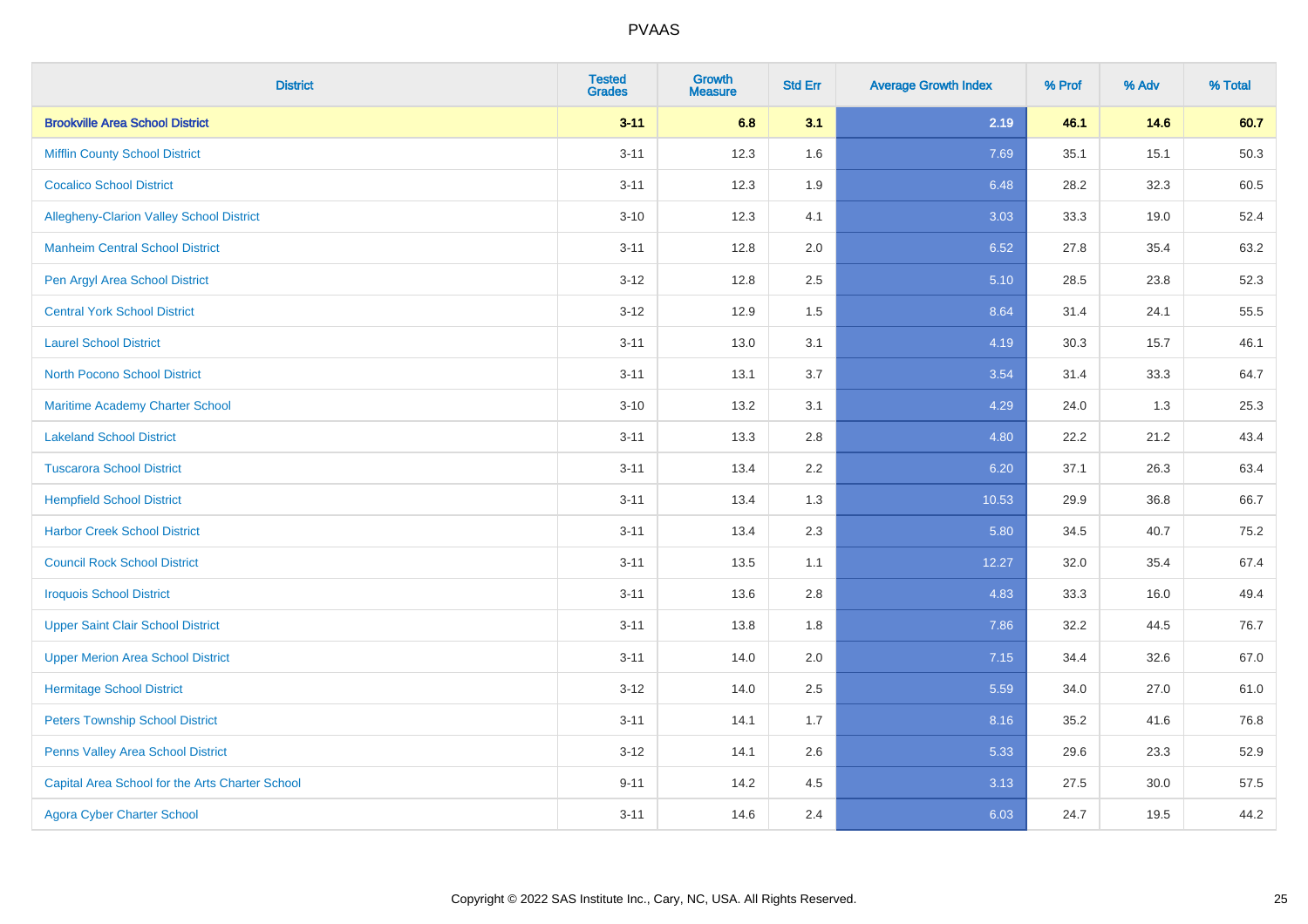| <b>District</b>                               | <b>Tested</b><br><b>Grades</b> | <b>Growth</b><br><b>Measure</b> | <b>Std Err</b> | <b>Average Growth Index</b> | % Prof | % Adv | % Total |
|-----------------------------------------------|--------------------------------|---------------------------------|----------------|-----------------------------|--------|-------|---------|
| <b>Brookville Area School District</b>        | $3 - 11$                       | 6.8                             | 3.1            | 2.19                        | 46.1   | 14.6  | 60.7    |
| <b>Coudersport Area School District</b>       | $3 - 11$                       | 14.8                            | 3.4            | 4.33                        | 34.7   | 28.0  | 62.7    |
| Lake-Lehman School District                   | $3 - 11$                       | 14.9                            | 2.8            | 5.34                        | 25.8   | 22.5  | 48.3    |
| <b>Southern York County School District</b>   | $3 - 11$                       | 15.5                            | 1.8            | 8.48                        | 37.6   | 29.2  | 66.8    |
| <b>Central Bucks School District</b>          | $3 - 11$                       | 15.5                            | 0.9            | 17.94                       | 34.8   | 41.4  | 76.2    |
| <b>Delaware Valley School District</b>        | $3 - 11$                       | 15.7                            | 1.6            | 9.62                        | 36.7   | 32.1  | 68.8    |
| <b>Punxsutawney Area School District</b>      | $3 - 11$                       | 15.8                            | 2.7            | 5.83                        | 18.6   | 29.0  | 47.6    |
| <b>Unionville-Chadds Ford School District</b> | $3 - 11$                       | 15.8                            | 1.7            | 9.12                        | 31.2   | 48.0  | 79.2    |
| Palmyra Area School District                  | $3 - 11$                       | 16.2                            | 1.8            | 9.02                        | 38.8   | 34.0  | 72.8    |
| <b>Upper Dauphin Area School District</b>     | $3 - 11$                       | 16.5                            | 5.1            | 3.26                        | 37.5   | 26.8  | 64.3    |
| <b>Spring-Ford Area School District</b>       | $3 - 11$                       | 16.6                            | 1.2            | 14.02                       | 30.4   | 45.3  | 75.7    |
| <b>West Branch Area School District</b>       | $3 - 11$                       | 17.0                            | 3.3            | 5.20                        | 47.1   | 19.1  | 66.2    |
| North Penn School District                    | $3 - 11$                       | 17.6                            | 1.0            | 17.53                       | 30.8   | 35.7  | 66.4    |
| <b>Fox Chapel Area School District</b>        | $3 - 11$                       | 17.6                            | 1.9            | 9.47                        | 22.9   | 52.0  | 74.9    |
| <b>Pequea Valley School District</b>          | $3 - 11$                       | 18.0                            | 3.1            | 5.74                        | 29.2   | 37.5  | 66.7    |
| North Allegheny School District               | $3 - 11$                       | 18.0                            | 1.3            | 14.25                       | 30.5   | 42.9  | 73.4    |
| <b>Danville Area School District</b>          | $3 - 11$                       | 18.4                            | 2.6            | 7.19                        | 32.0   | 46.1  | 78.1    |
| <b>Souderton Area School District</b>         | $3 - 11$                       | 18.5                            | 1.4            | 12.86                       | 39.2   | 31.2  | 70.4    |
| <b>Cumberland Valley School District</b>      | $3 - 12$                       | 18.6                            | 1.2            | 15.79                       | 31.3   | 39.2  | 70.5    |
| <b>Lower Merion School District</b>           | $3 - 11$                       | 18.9                            | 1.2            | 15.42                       | 29.4   | 48.6  | 78.0    |
| <b>Saucon Valley School District</b>          | $3 - 11$                       | 18.9                            | 2.2            | 8.48                        | 26.0   | 39.6  | 65.6    |
| <b>Berlin Brothersvalley School District</b>  | $3 - 11$                       | 19.6                            | 4.0            | 4.93                        | 28.3   | 41.3  | 69.6    |
| <b>Dallastown Area School District</b>        | $3 - 11$                       | 19.9                            | 1.4            | 14.14                       | 36.8   | 34.2  | 71.0    |